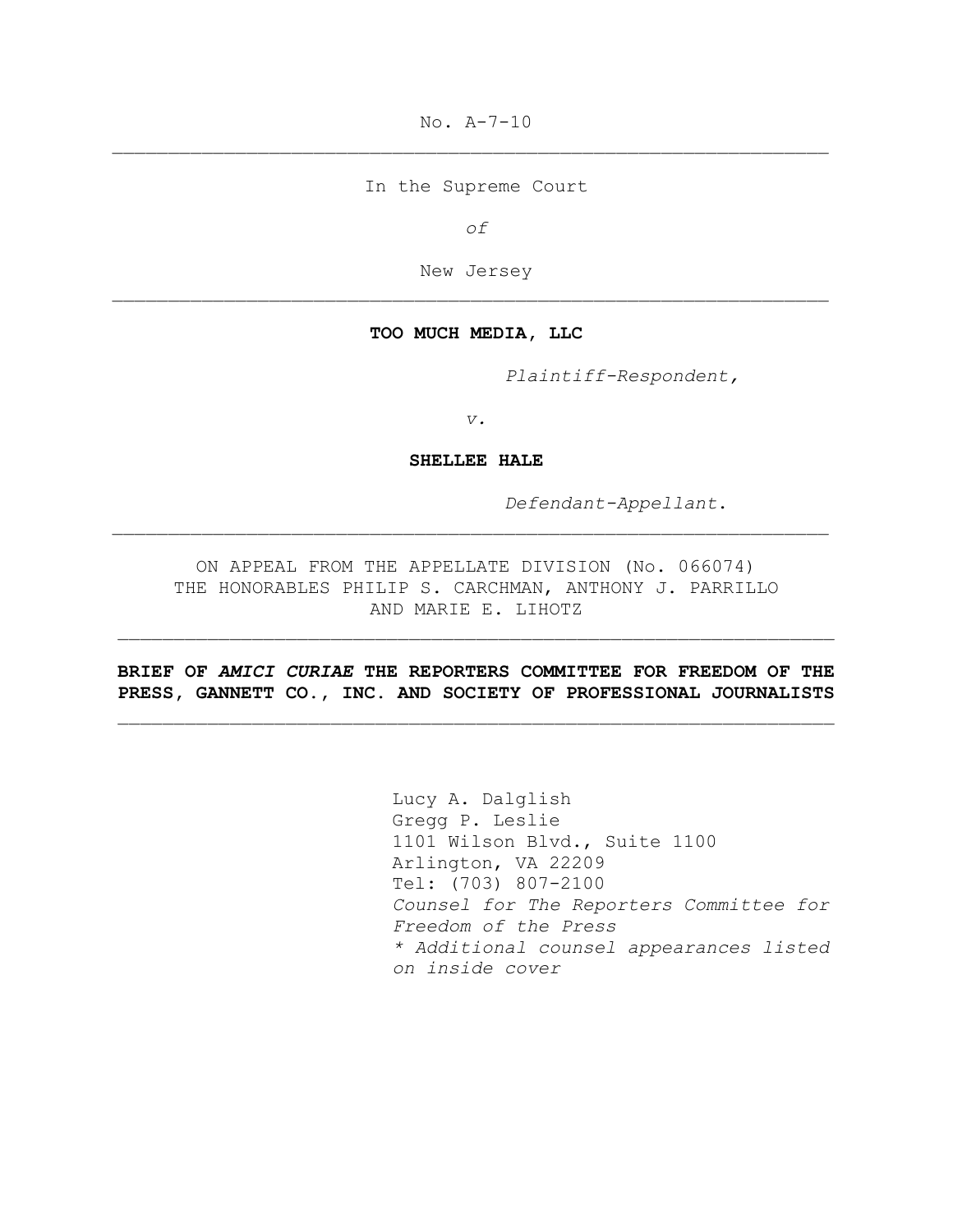\* Additional *Amici* counsel:

Barbara W. Wall Vice President/Senior Associate General Counsel GANNETT CO., INC. 7950 Jones Branch Drive McLean, VA 22107

Bruce W. Sanford Bruce D. Brown Laurie A. Babinski Baker & Hostetler LLP 1050 Connecticut Ave., NW Suite 1100 Washington, DC 20036 *Counsel for Society of Professional Journalists*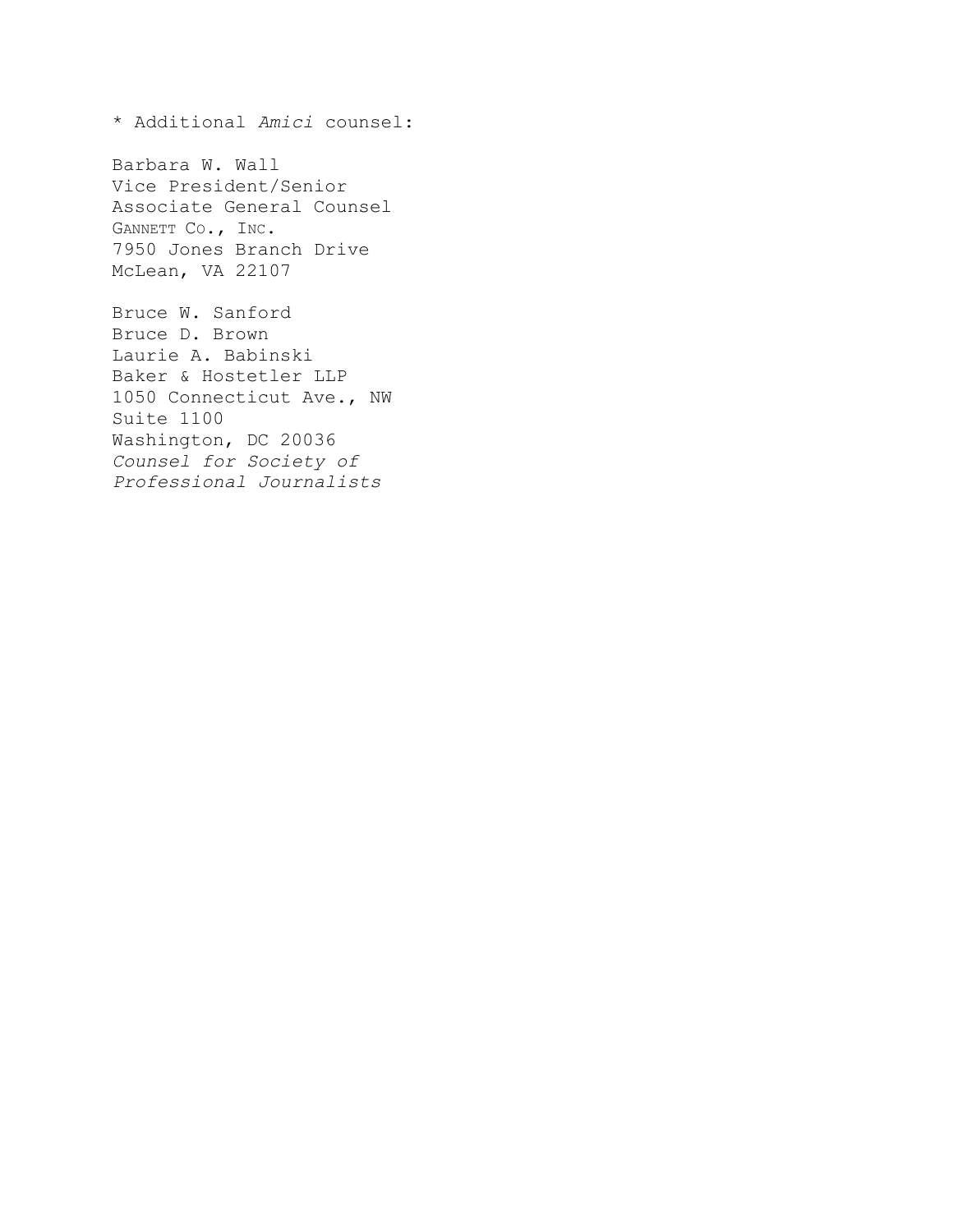## **TABLE OF CONTENTS**

| ARGUMENT:                                                                                                                                                                                                                            |
|--------------------------------------------------------------------------------------------------------------------------------------------------------------------------------------------------------------------------------------|
| Ι.<br>Courts must interpret the shield law broadly enough to<br>include online content providers who have the intent,<br>when gathering information, to disseminate it and,<br>thereby, contribute to the free exchange of ideas.  4 |
| A. The public policy underlying the shield law supports<br>its applicability to many online content providers 4                                                                                                                      |
| B. Other courts' broad application of the newsperson's<br>privilege supports its applicability to many online                                                                                                                        |
| The Appellate Division erred in holding that a person<br>II.<br>who invokes the newsperson's privilege is then subject<br>to a full preliminary hearing to determine his or her<br>eligibility for the protection.  13               |
| A. The New Jersey shield law is absolute in libel cases. 13                                                                                                                                                                          |
| B. In an attempt to provide newspersons with as broad a<br>privilege against disclosure as possible, trial courts<br>must narrowly limit their examinations into one's<br>eligibility for the protection.  14                        |
| CONCLUSION                                                                                                                                                                                                                           |
|                                                                                                                                                                                                                                      |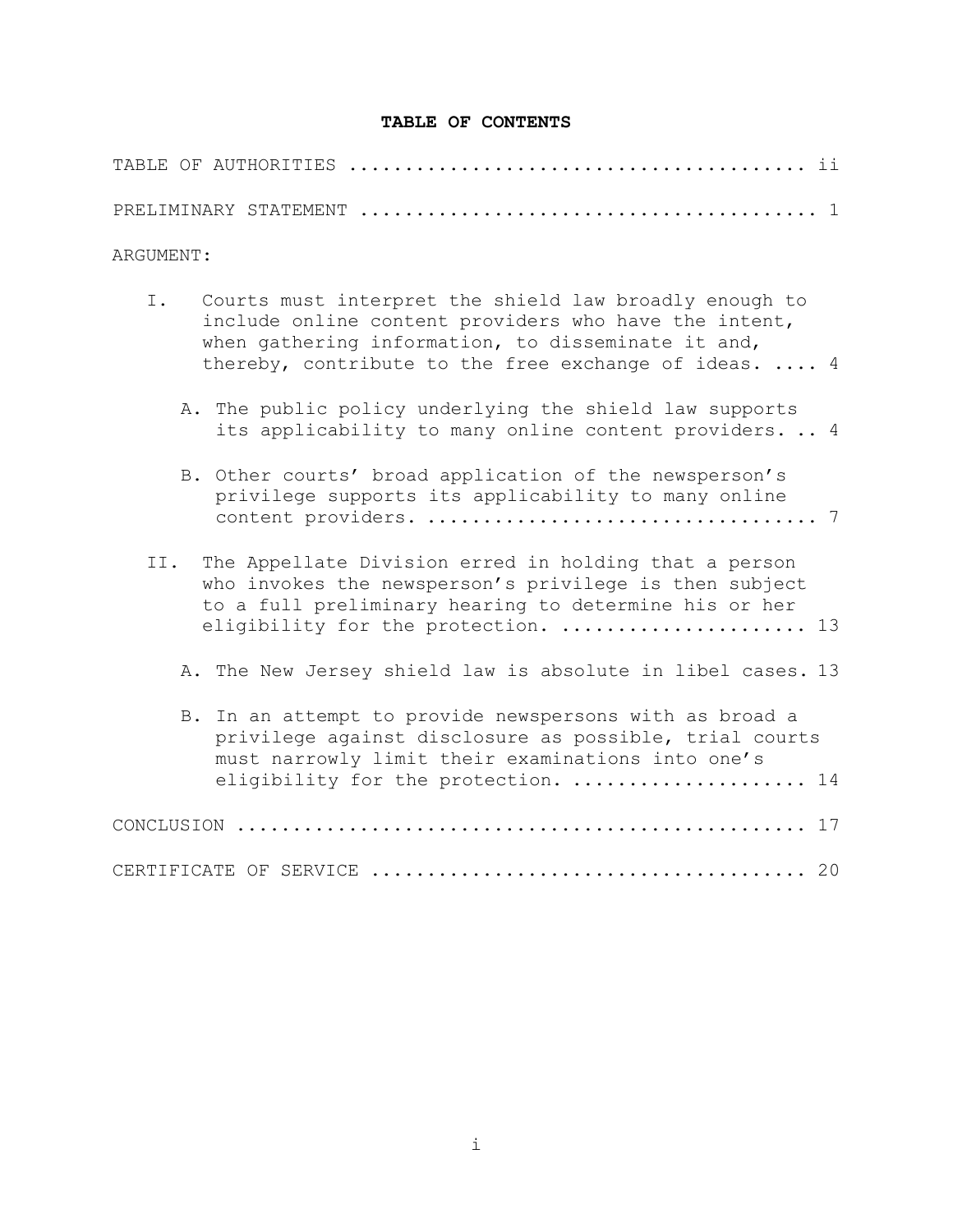# **TABLE OF AUTHORITIES**

## **Cases**

| Branzburg v. Hayes                                                                              |
|-------------------------------------------------------------------------------------------------|
| Cusumano v. Microsoft Corp.<br>162 F.3d 708 (1st Cir. 1998)  8-9                                |
| Gastman v. N. Jersey Newspapers Co.<br>254 N.J. Super. 140 (N.J. Super. Ct. App. Div. 1992)  13 |
| In re Avila<br>206 N.J. Super. 61 (N.J. Super. Ct. App. Div. 1985)  5-6                         |
| In re Burnett<br>269 N.J. Super. 493 (N.J. Super. Ct. Law Div. 1993)  6                         |
| In re Farber                                                                                    |
| In re Madden                                                                                    |
| In re Schuman                                                                                   |
| In re Venezia                                                                                   |
| Kinsella v. Welch<br>362 N.J. Super. 143 (N.J. Super. Ct. App. Div. 2003)  5, 11                |
| Lovell v. City of Griffin                                                                       |
| Maressa v. N.J. Monthly                                                                         |
| Mills v. Alabama                                                                                |
| Mogull v. CB Commercial Real Estate Group, Inc.                                                 |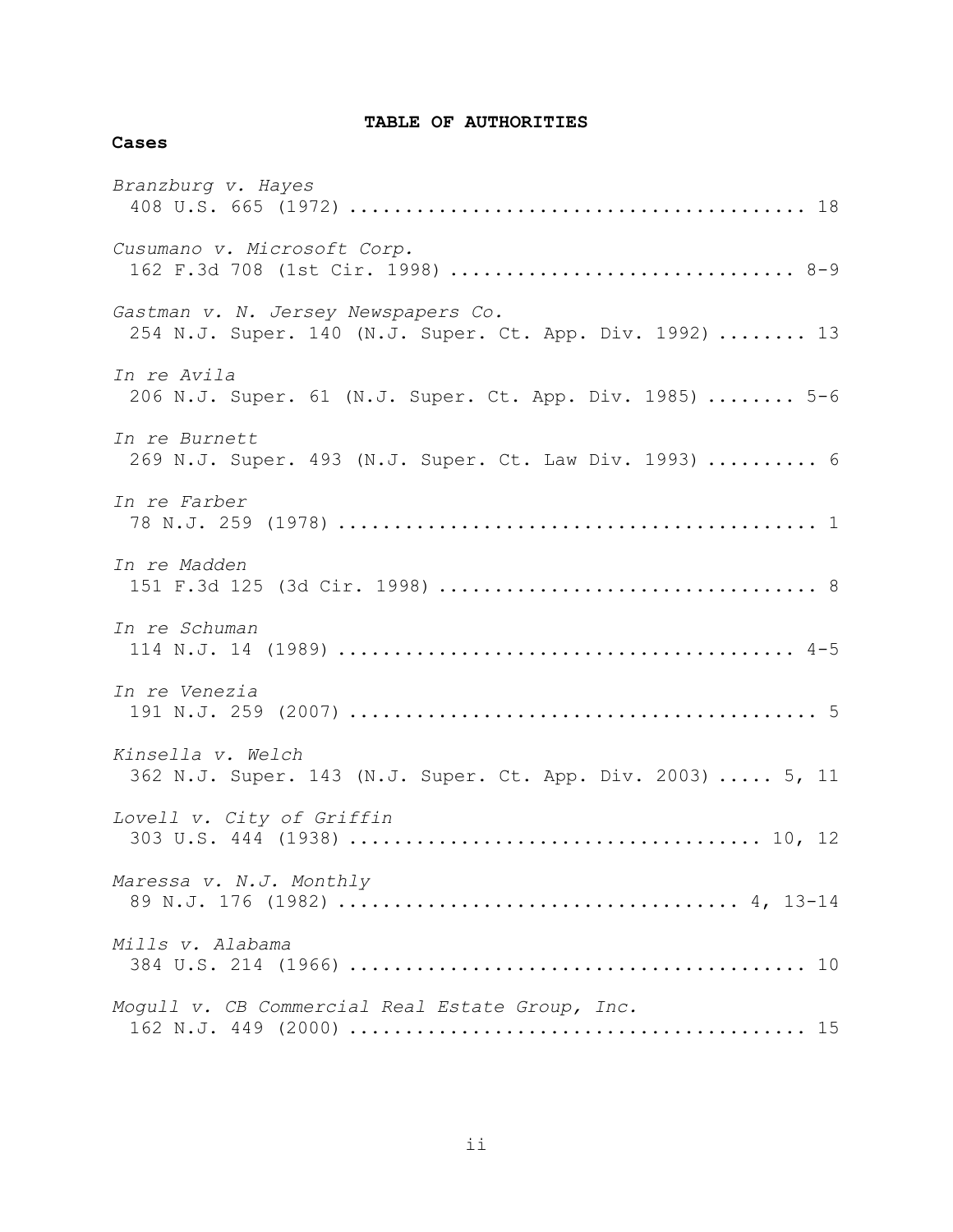| Mortgage-Specialists, Inc. v. Implode-Explode Heavy Industries,<br>Inc.                                                                                        |
|----------------------------------------------------------------------------------------------------------------------------------------------------------------|
|                                                                                                                                                                |
| Shoen v. Shoen                                                                                                                                                 |
| State v. Boiardo                                                                                                                                               |
| State v. Segars                                                                                                                                                |
| Too Much Media, LLC v. Hale<br>413 N.J. Super. 135 (N.J. Super. Ct. App. Div. 2010) 1-2, 3, 6,<br>12, 13, 18                                                   |
| Trump v. O'Brien<br>403 N.J. Super. 281 (N.J. Super. Ct. App. Div. 2008)  5                                                                                    |
| Von Bulow v. von Bulow                                                                                                                                         |
| Rule                                                                                                                                                           |
|                                                                                                                                                                |
| Statute                                                                                                                                                        |
| N.J. Stat. Ann. § 2A:84A-21 1, 14, 15                                                                                                                          |
| Other Authorities                                                                                                                                              |
| Brief for North Jersey Media Group, Inc. and the New Jersey<br>Press Association as Amici Curiae Supporting Petition for<br>Certification                      |
| Too Much Media, LLC v. Hale (Docket No. A-7-10)  12                                                                                                            |
| Leon Harris, Upton Sinclair: American Rebel (1975) 11                                                                                                          |
| Carl Jensen, Stories That Changed America: Muckrackers of the                                                                                                  |
| The Reporters Committee for Freedom of the Press, Privilege<br>Compendium: New Jersey (2007)<br>http://www.rcfp.org/privilege/item.php?t=full&state=NJ&level=1 |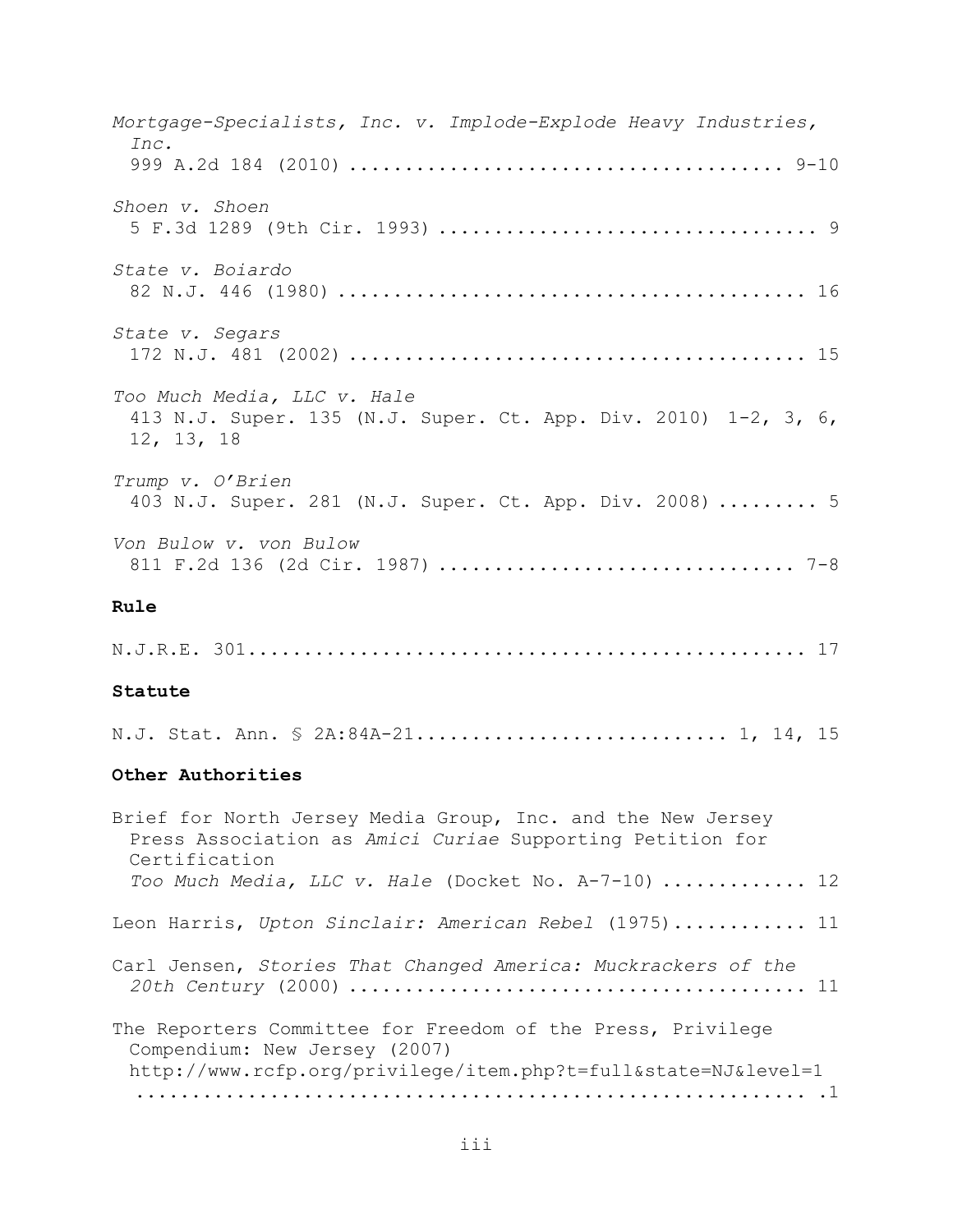#### **PRELIMINARY STATEMENT**

<span id="page-5-0"></span>New Jersey adopted a reporter's privilege in 1933. Today, the state's "shield law," codified at N.J. Stat. Ann. §§ 2A:84A-21–21.8, is among the strongest in the nation. The Reporters Committee for Freedom of the Press, Privilege Compendium: New Jersey, Introduction (2007),

http://www.rcfp.org/privilege/item.php?t=full&state=NJ&level=1. This Court has found that the "legislative intent in adopting this statute ... [was] to protect the confidential sources of the press as well as information so obtained by reporters and other news media representatives to the greatest extent permitted by the Constitution of the United States and that of the State of New Jersey.‖ *In re Farber*, 78 N.J. 259, 270 (1978).

The unprecedented growth in size, scope and popularity of the Internet has transformed the news industry. As mainstream news organizations increasingly rely on their websites to deliver their content and attract readers and nontraditional online outlets provide information about current events of public interest, citizen journalists and other Internet content providers have started to invoke the newsperson's privilege.

The Appellate Division in this case addressed the question of who qualifies as a journalist, issuing a potentially problematic interpretation of the state shield law. *Too Much Media, LLC v. Hale*, 413 N.J. Super. 135 (N.J. Super. Ct. App.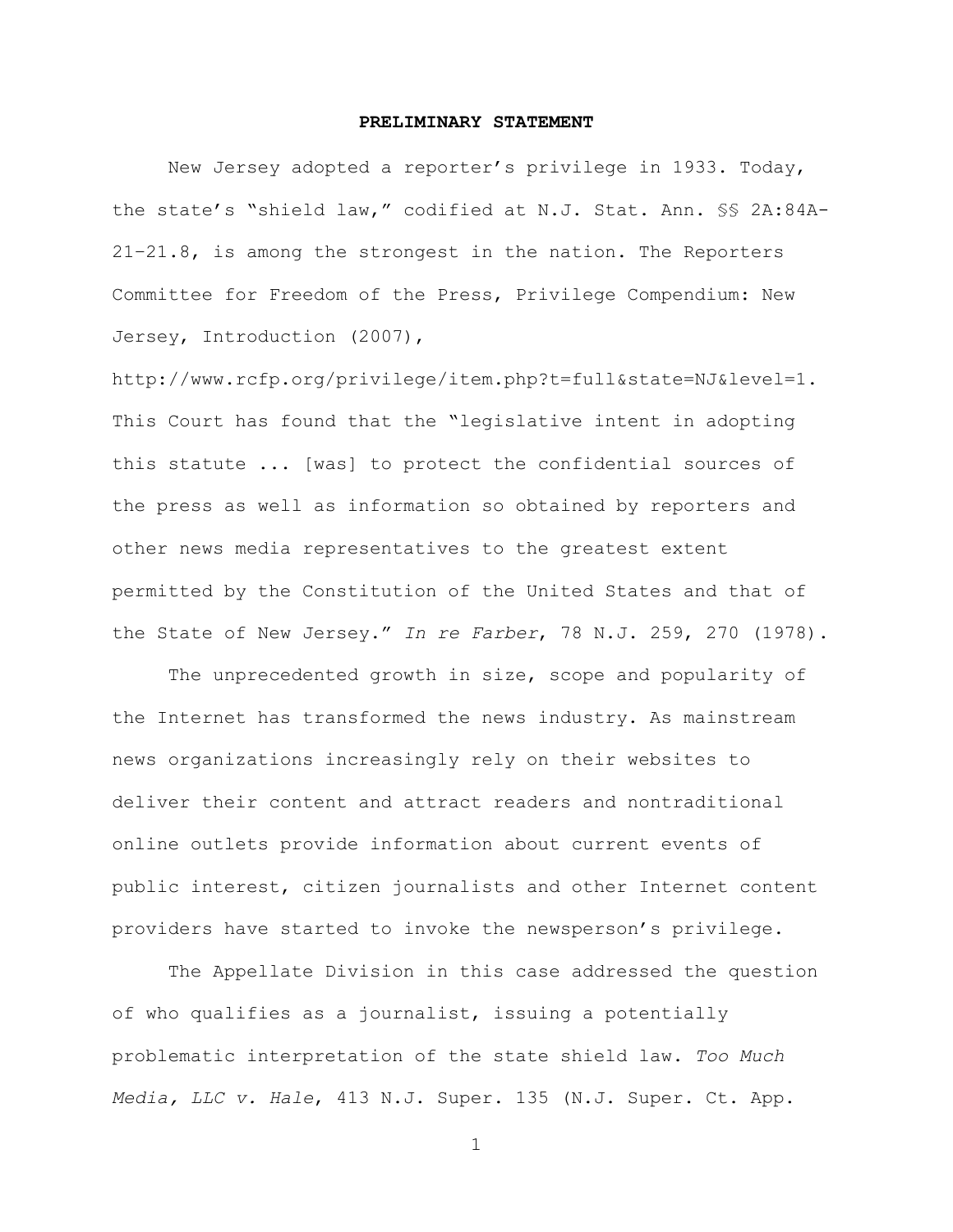Div. 2010). In finding that the shield law did not apply to the defendant, a website operator investigating the online adult entertainment industry, the Appellate Court adopted a series of indicia that present an alarmingly restrictive view of who qualifies as a journalist; the court provides a list of specific qualities that it said are partially necessary to demonstrate before one could qualify for protection under the shield law. *Id.* at 158–60. This list may make it more difficult for anyone who is not a member of the traditional print news media to assert the newsperson's privilege and counters the Legislature's intent to provide a broad privilege. Moreover, the court implied that a trial court must conduct a hearing to determine whether a person claiming the privilege is more than a "self-proclaim[ed]" journalist, *id.* at 158, a procedure that could require disclosure of privileged information.

The Appellate Division noted that "new media should not be confused with *news* media,‖ *id.* at 154 (emphasis in original), and *Amici* would agree that the two are not necessarily the same. While some overlap between the two may exist, certainly there are online authors who are not practicing journalism and, thus, are not entitled to invoke the shield law. Indeed, the law's protection cannot extend to anyone who speaks but, rather, must be limited to a very specific type of person. Otherwise, the privilege becomes so broad that it loses its meaning. Yet, the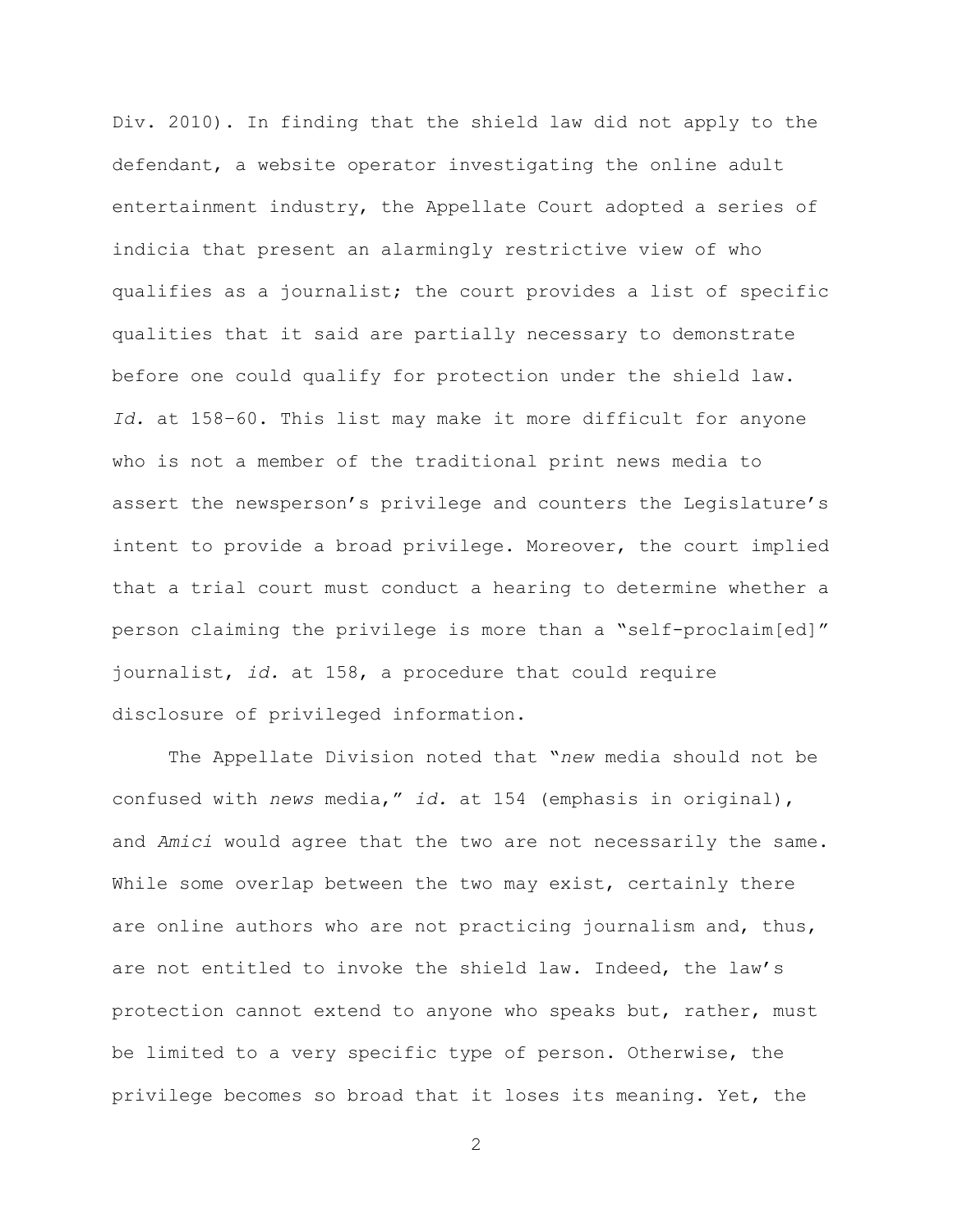determination of whether a particular person qualifies for the privilege cannot be based on judicially created factors that try to fit into a framework of what the news media traditionally have been; rather, any set of factors must conform to a definition of the media that is consistent with the constitutionally protected function they perform. Thus, *Amici* urge this Court to reject the Appellate Division's "recognized qualities or characteristics *traditionally* associated with the news process," *id.* at 160 (emphasis added), as a basis for successful invocation of the shield law and, instead, to adopt a standard that more accurately reflects modern and future newsgathering practices by focusing on the would-be invoker's function and intent, rather than his or her title or credentials. Moreover, *Amici* urge the Court to overrule the Appellate Division's finding that a person who invokes the newsperson's privilege is then subject to a full preliminary hearing to determine his or her eligibility for the protection. Requiring authors, for example, to reveal the names of people they interviewed or the questions they asked in an attempt to prove that they are entitled to *refrain* from revealing the names of people they interviewed or the questions they asked belies common sense and, more importantly, threatens to eviscerate the interests protected by the privilege.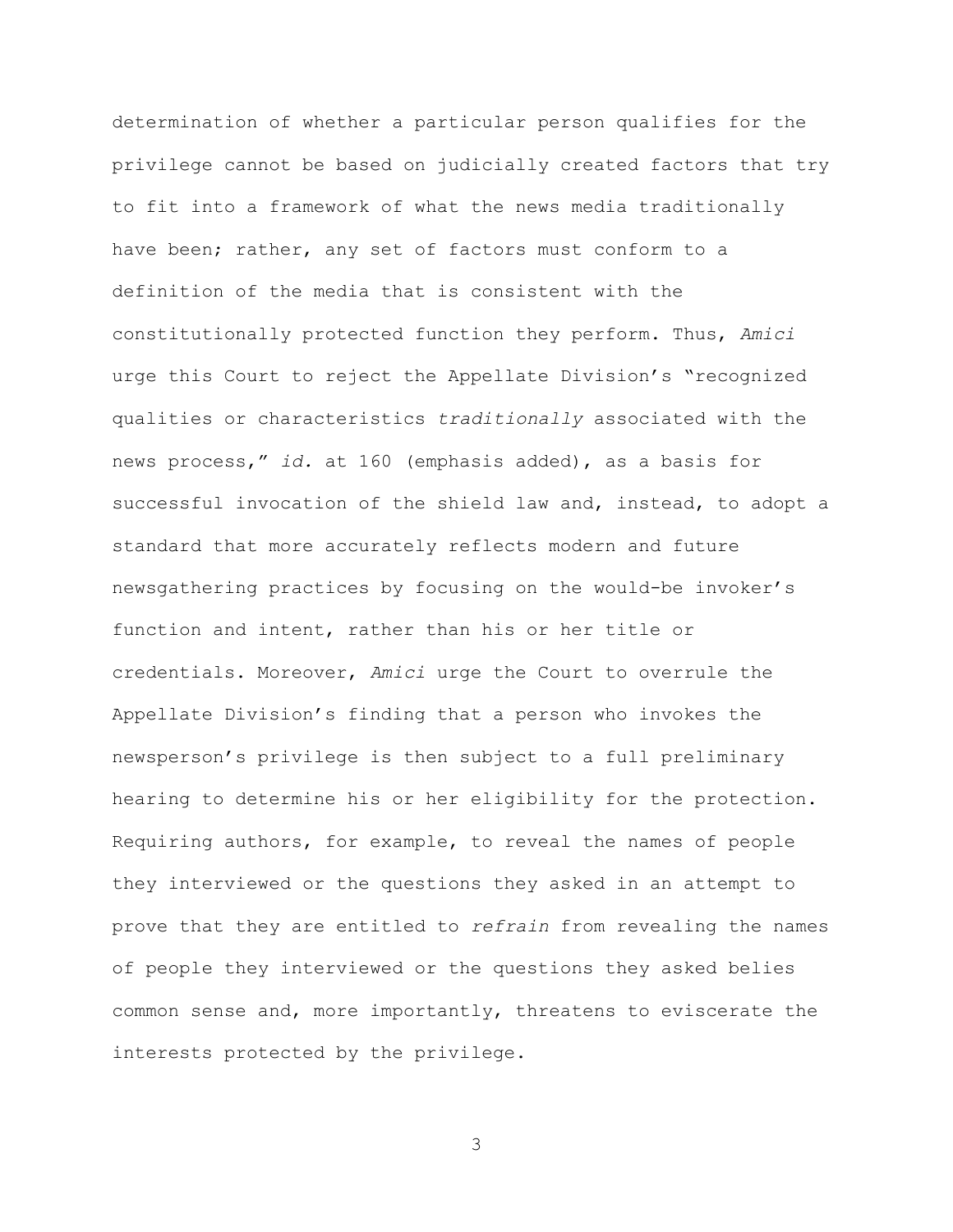#### **ARGUMENT**

<span id="page-8-1"></span><span id="page-8-0"></span>**I. Courts must interpret the shield law broadly enough to include online content providers who have the intent, when gathering information, to disseminate it and, thereby, contribute to the free exchange of ideas.** 

# <span id="page-8-2"></span>**A. The public policy underlying the shield law supports its applicability to many online content providers.**

The courts of this state have consistently recognized that the purpose of the shield law extends beyond the protection of traditional journalists to include the much-broader protection of the free exchange of ideas. In holding that the shield law affords journalists an absolute right not to disclose confidential sources or editorial processes in a libel action, this Court noted the danger in not extending the protection to editorial processes, discovery of which "is especially threatening to newspersons because it inhibits the exchange of ideas that is crucial to the functioning of a free and vigorous press.‖ *Maressa v. N.J. Monthly*, 89 N.J. 176, 188 (1982). Seven years later, this Court, in protecting a newspaper reporter from compelled testimony in a murder trial, even where the substance of the testimony sought already had been disseminated, noted that the "fundamental public policies underlying the Shield Law" were the "most important[]" consideration in its conclusion. In *re Schuman*, 114 N.J. 14, 20–21 (1989). According to *Schuman*, ―[t]he public perception conveyed by compelling [the reporter] to testify will hinder the free flow of information from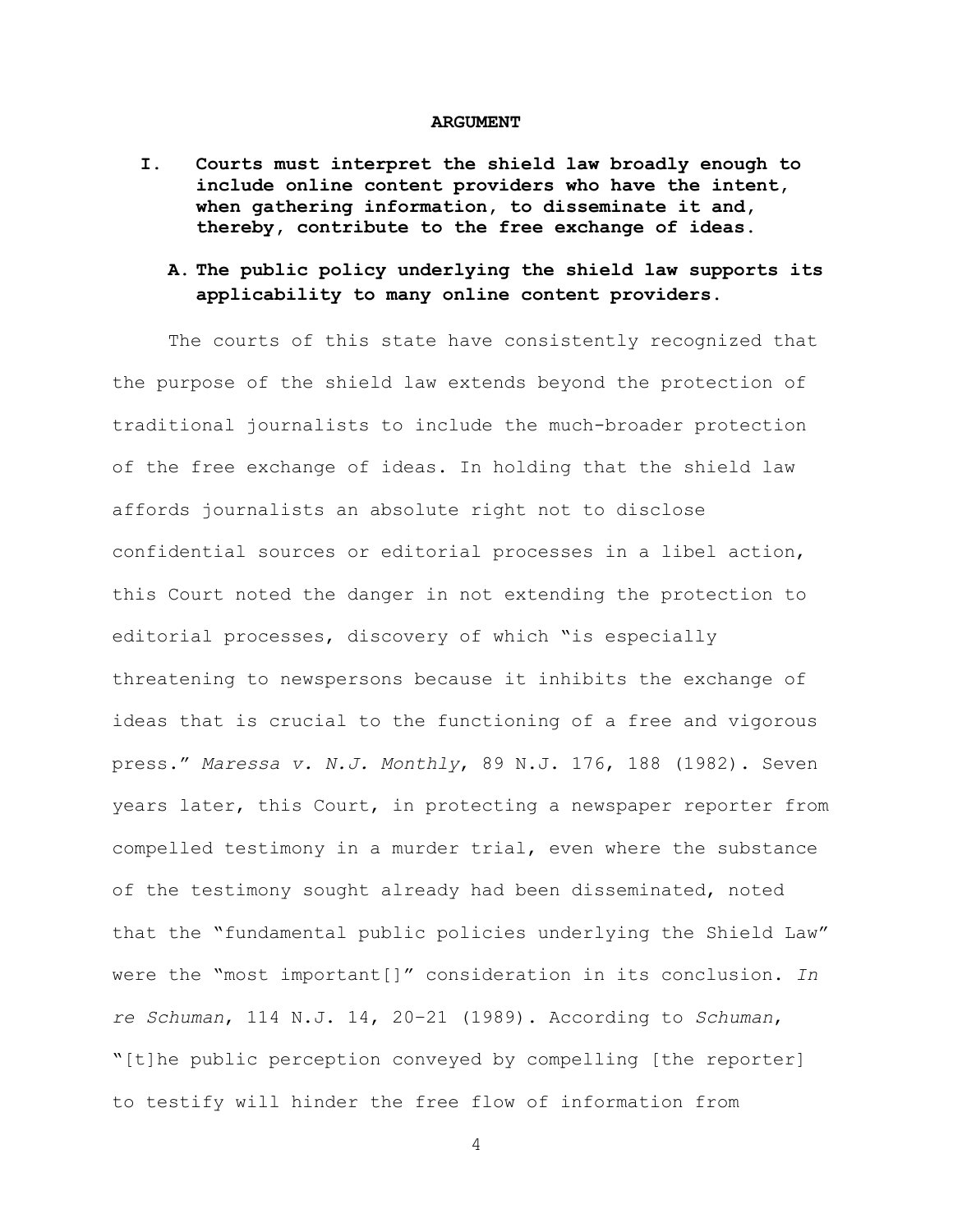newspapers to the public. If a reporter is seen to be an 'arm of the prosecution,' the reporter will have difficulty gathering information from fearful sources.‖ *Id.* at 29. And as recently as three years ago, this Court stressed that New Jersey's protection of journalists is robust and that the holdings of *Maressa* and *Schuman* remain intact. *In re Venezia*, 191 N.J. 259, 275, 284 (2007).

Moreover, the Appellate Division recently held that excepting books from the protections of the shield law solely because of their medium of communication "would make no policy sense and would substantially undercut the [l]aw's goals of protecting the free exchange of ideas.‖ *Trump v. O'Brien*, 403 N.J. Super. 281, 304 (N.J. Super. Ct. App. Div. 2008). *See also Kinsella v. Welch*, 362 N.J. Super. 143, 155 (N.J. Super. Ct. App. Div. 2003) (holding that a nonfiction television program filmed in a hospital emergency room had "educational and public policy aspects" and qualified under a broad definition of "news media" and "news" contained in the shield law, even though the show presented primarily human interest stories); *In re Avila*, 206 N.J. Super. 61, 64 (N.J. Super. Ct. App. Div. 1985) (holding that a free 20-page Spanish-language tabloid qualified as a "news medium" covered by the shield law, even though the statute requires a paid circulation and observing that "[i]n a democratic society the public must have information to exercise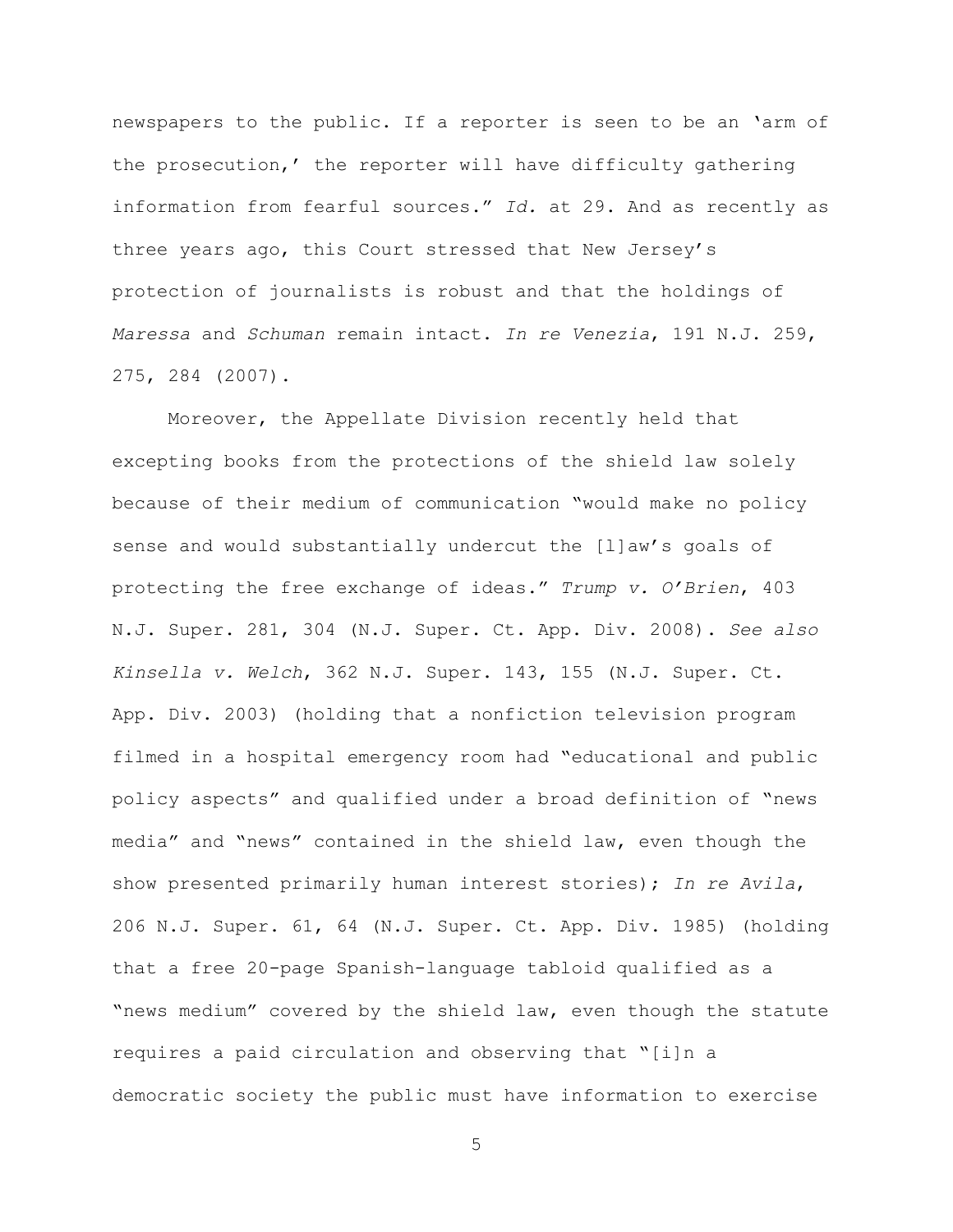its freedoms in a responsible manner. Favoring 'news media' with the newsperson's privilege ... [is] designed to foster the gathering and distribution of information to the public[]‖); *In re Burnett*, 269 N.J. Super. 493, 502 (N.J. Super. Ct. Law Div. 1993) (holding that because "this society demands the open and full flow of information and ideas whatever they may be and from wherever they may come," annual reports on the financial conditions of insurance companies were "news medi[a]" protected by the shield law).

The rationale underlying these cases does not apply with any less force to the Internet context. That is, an online publication that provides information that aids the "marketplace of ideas‖ in achieving its goal of fostering and furthering public debate should not be excepted from statutory protections merely because its author has "no credentials or proof of affiliation with any recognized news entity," did not "provide any details about any fact-checking on the information she collected,‖ *Too Much Media*, 413 N.J. Super. at 158, 159, or lacks any other criterion the Appellate Division seemingly would require. Such bright-line exemptions significantly undercut the shield law's goal of protecting the free exchange of ideas, regardless of their medium of communication. Thus, the public policy underlying the shield law mandates its generous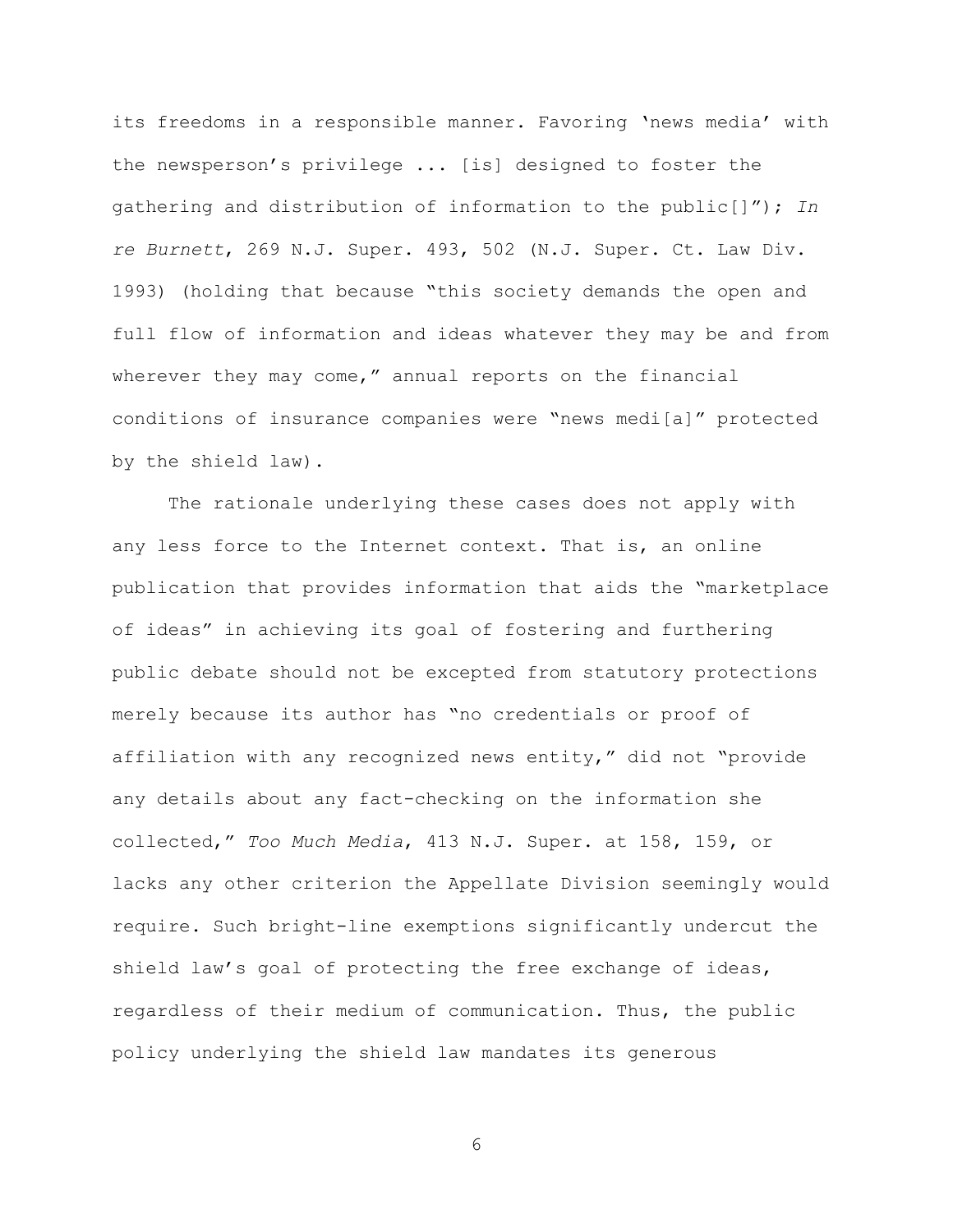interpretation to protect nontraditional publications, including those on the Internet.

# <span id="page-11-0"></span>**B. Other courts' broad application of the newsperson's privilege supports its applicability to many online content providers.**

Many courts have held that a newsperson's privilege applies to all parties engaged in the practice of compiling information for public dissemination, including nontraditional newsgatherers such as those who, without any affiliation with a recognized media entity, publish their material online. The U.S. Court of Appeals for the Second Circuit, for example, established that a nontraditional journalist can invoke a reporter's privilege when, at the time of the newsgathering, he or she has the intent to investigate and disseminate news to the public. *Von Bulow v. von Bulow*, 811 F.2d 136 (2d Cir. 1987). The *von Bulow* case involved a civil lawsuit that Sunny von Bulow's children brought against her husband, Claus von Bulow, who allegedly drugged her. *Id.* at 138–40. The plaintiffs sought information from the author of a book about the Claus von Bulow attempted-murder investigation. *Id.* In determining whether it should apply a reporter's privilege to the book author, the court stated that:

[T]he individual claiming the privilege must demonstrate, through competent evidence, the intent to use material—sought, gathered or received—to disseminate information to the public and that such intent existed at the inception of the newsgathering process. ... Further, the protection from disclosure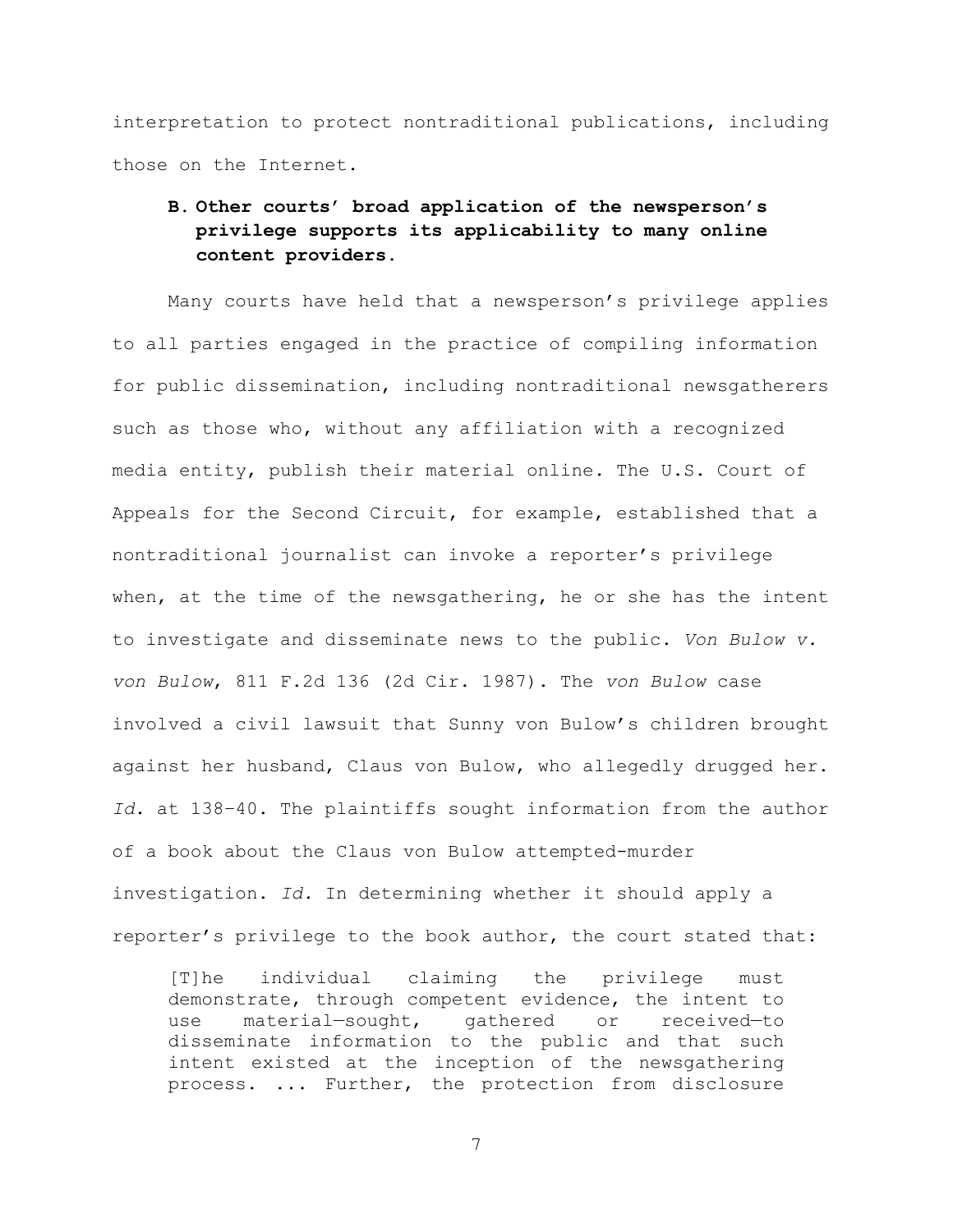may be sought by one not traditionally associated with the institutionalized press.

*Id.* at 144–45. In that case, the court found that the author did not have the benefit of the reporter's privilege because she was not independent of the von Bulows and did not have the intent to disseminate news. Indeed, the author had a close relationship with Claus von Bulow and admitted during oral argument that her intent in writing a book was to vindicate him, not to publish an unbiased and factual account of the situation. *Id.* at 145. *See also In re Madden*, 151 F.3d 125, 129 (3d Cir. 1998) (holding that an employee of World Championship Wrestling who recorded reports about professional wrestlers for a paid telephone hotline was not a journalist entitled to the reporter's privilege because he was not independent of World Championship Wrestling and did not have the requisite "intent at the inception of the newsgathering process to disseminate investigative news to the public").

Following *von Bulow,* the U.S. Court of Appeals for the First Circuit allowed two book authors to avail themselves of the reporter's privilege. *Cusumano v. Microsoft Corp.*, 162 F.3d 708 (1st Cir. 1998). In so holding, the court noted:

[T]he medium an individual uses to provide his investigative reporting to the public does not make a dispositive difference in the degree of protection accorded to his work. ... Whether the creator of the materials is a member of the media or of the academy, the courts will make a measure of protection available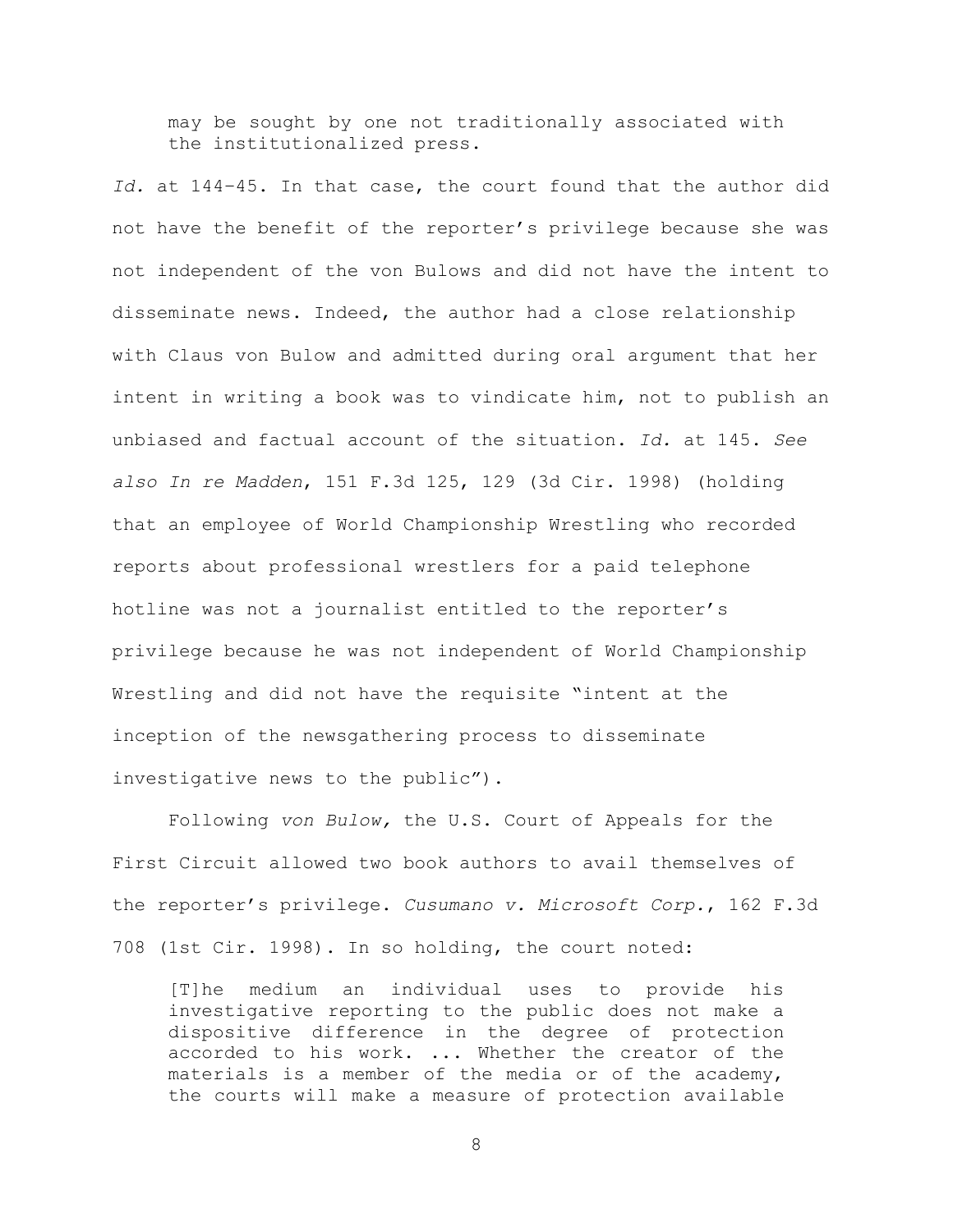to him as long as he intended "at the inception of the newsgathering process‖ to use the fruits of his research "to disseminate information to the public."

*Id.* at 714 (quoting *von Bulow,* 811 F.2d at 144). The court went on to say that the authors were privileged because their intent had been to "compile, analyze, and report their findings." Id. at 715. Likewise, the U.S. Court of Appeals for the Ninth Circuit adopted a test similar to the one in *von Bulow* when it held that a reporter's privilege applied to an investigative book author. *Shoen v. Shoen*, 5 F.3d 1289 (9th Cir. 1993). It reiterated von Bulow's reasoning that "[t]he journalist's privilege is designed to protect investigative reporting, regardless of the medium used to report the news to the public." Id. at 1293. In noting that "[w]hat makes journalism journalism is not its format but its content," the *Shoen* court concluded that "the critical question for deciding whether a person may invoke the journalist's privilege is whether she is gathering news for dissemination to the public.‖ *Id.* Most recently, the New Hampshire Supreme Court found that the privilege derived from the state constitution's guarantee of freedom of the press protected a website providing information about the mortgage industry. *Mortgage-Specialists, Inc. v. Implode-Explode Heavy Industries, Inc.*, 999 A.2d 184 (2010). The court rejected an argument that the website was ineligible for protection under the privilege because it was neither an established media entity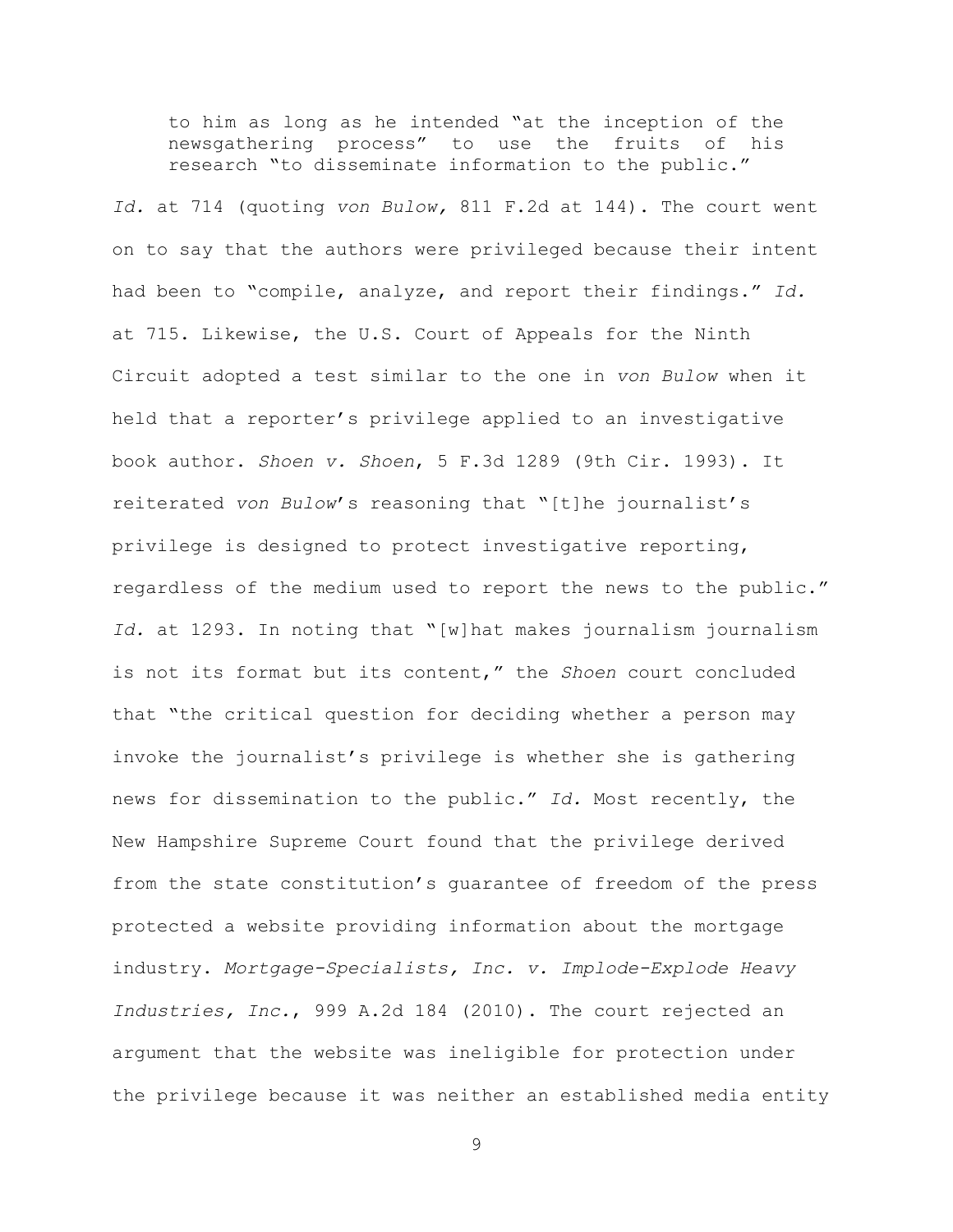nor engaged in investigative reporting. *Id.* at 189. Rather, because the website "serve[d] an informative function and contribute[d] to the flow of information to the public ... [it was] a reporter for purposes of the newsgathering privilege." *Id.*

The medium in which an author offers his or her news or information to the public is irrelevant, as these cases indicate. An author's function, not the chosen medium of publication, is what defines him or her as worthy of a shield law's protection. Long before the advent of the Internet, the U.S. Supreme Court recognized that the definition of "press" does not depend upon the work's medium of distribution. ―The press in its historic connotation comprehends every sort of publication which affords a vehicle of information and opinion." *Lovell v. City of Griffin,* 303 U.S. 444, 452 (1938). *See also Mills v. Alabama,* 384 U.S. 214, 219 (1966) ("The Constitution specifically selected the press, which includes not only newspapers, books, and magazines, but also humble leaflets and circulars to play an important role in the discussion of public affairs."). Indeed, it is worth noting here that such nontraditional authors have made significant contributions to the public interest throughout this nation's history, from the reform of the meat industry in the early 20th century, to exposing the health hazards of tobacco, to shaping public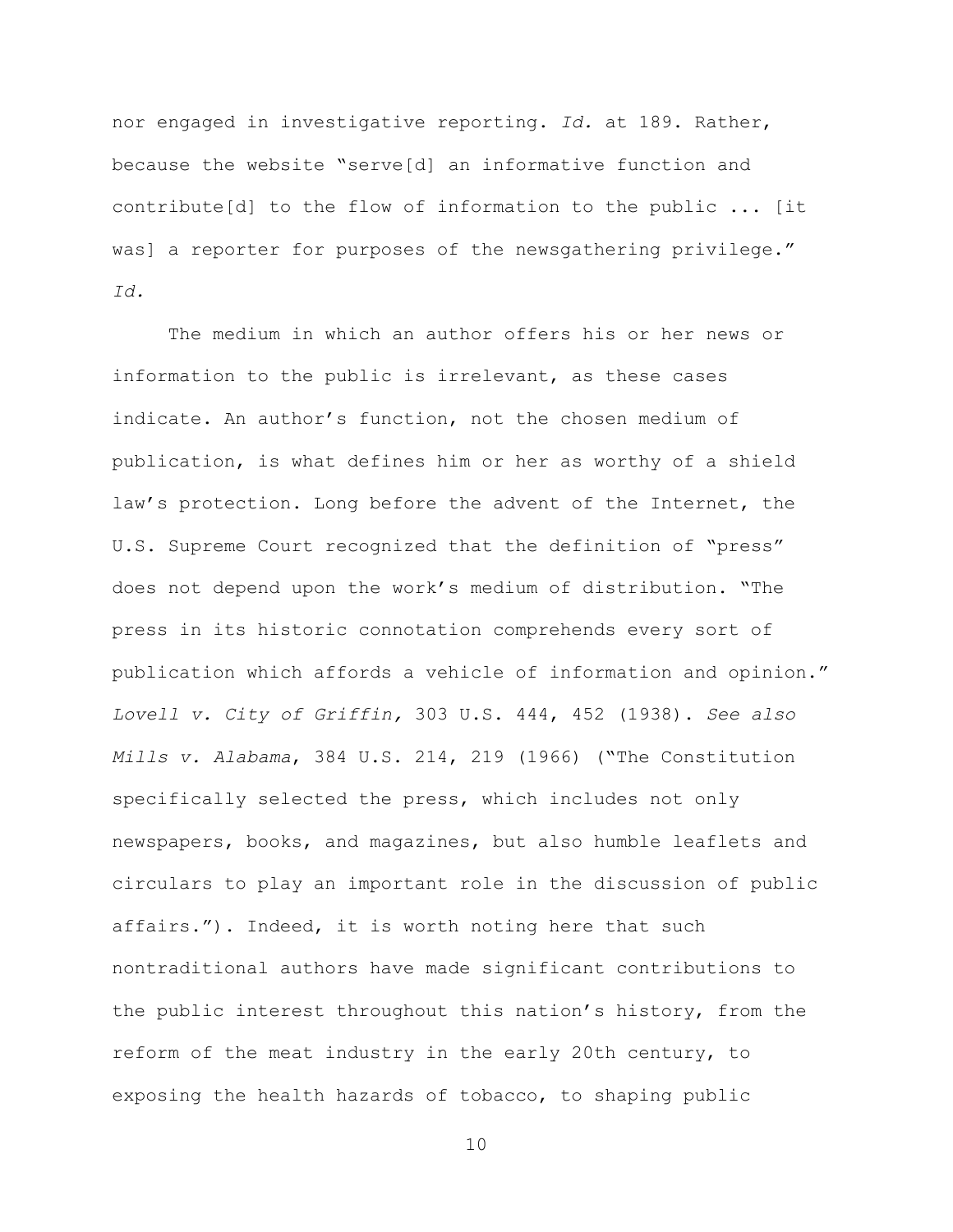opinion about the Vietnam War. *See* Leon Harris, *Upton Sinclair: American Rebel* 85–90 (1975); Carl Jensen, *Stories That Changed America: Muckrackers of the 20th Century* 78–81 (2000).

In light of the recent evolution in the media industry and its shift toward online publication, this case presents an opportunity for this Court to clarify and expand the scope of New Jersey's shield law as it applies to Internet publishers. Based on the important policies underlying the shield law, as well as this and other courts' generous interpretation of a newsperson's privilege, a court deciding whether an online content provider can invoke the law should consider more function-related factors, such as:

- The contribution to the free exchange of ideas—a notion that should be broadly defined and "not limited to reports of significant public events[;]‖ *Kinsella*, 362 N.J. Super. at 154;
- The intent, at the time of its gathering, to disseminate information to the public;
- The author's employment status or lack thereof;
- The author's independence;
- The performance of an informative function; and
- The author's editorial contributions to the dissemination process.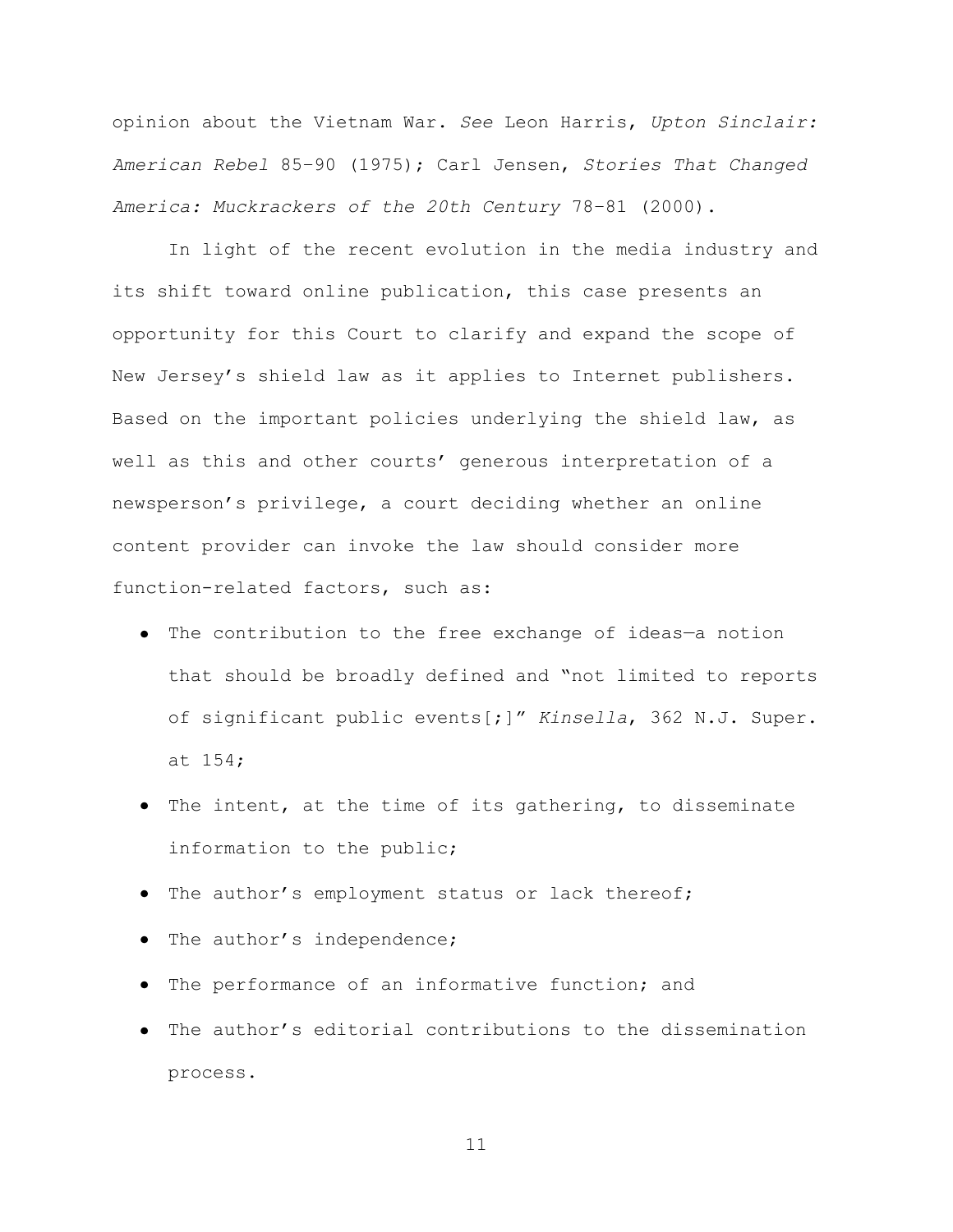*Amici* submit that these criteria are not dispositive, and a person need not necessarily satisfy each one to successfully invoke the shield law. *Amici* submit them to this Court, however, as a more realistic standard—animated by the Legislature's intent and this Court's history of providing a broad privilege, the shield law's clear statutory language, and modern and future newsgathering practices—than the one the Appellate Division posited. As two other media *Amici* argued to this Court earlier, the Appellate Division's criteria are problematic because they ―place far more restrictions on journalistic practice than First Amendment jurisprudence [and the shield law] allow[]." Brief for North Jersey Media Group, Inc. and the New Jersey Press Association as *Amici Curiae* Supporting Petition for Certification, *Too Much Media*, pp. 11–20 (Docket No. A-7-10). As such, this Court should overrule that standard and instead find that when the author of an online publication marked by the above characteristics invokes the protection of the newsperson's privilege in New Jersey, the First Amendment and the shield law's protection of the "liberty of the press," in whatever form it takes, *Lovell*, 303 U.S. at 452, mandate that he or she be allowed to do so successfully. $1$ 

l

 $1$  It is worth noting here, since the Appellate Division appears to have held that the New Jersey shield law protects confidential sources only, *Too Much Media*, 413 N.J. Super. at 157–58, that nothing in the statute requires the source to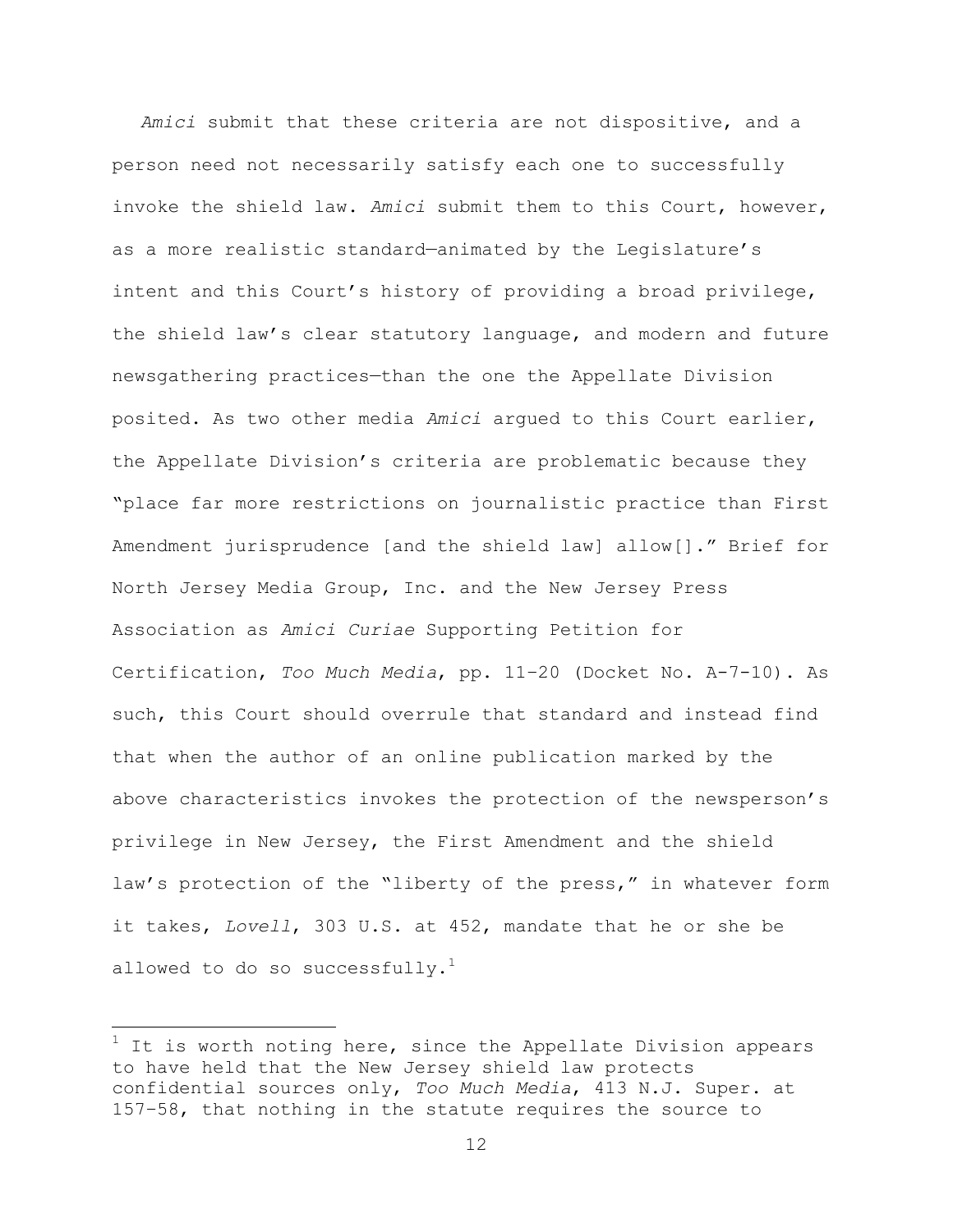<span id="page-17-0"></span>**II. The Appellate Division erred in holding that a person who invokes the newsperson's privilege is then subject to a full preliminary hearing to determine his or her eligibility for the protection.**

### **A. The New Jersey shield law is absolute in libel cases.**

<span id="page-17-1"></span>In finding that a trial court should conduct a full preliminary hearing to determine whether a person invoking the shield law meets its requirements, the Appellate Division "discern[ed] no reason not to apply" the qualified privilege that exists in criminal proceedings only. *Too Much Media*, 413 N.J. Super. at 149. The application of such a standard in this case, however, ignores this Court's well-settled rule that the reporter's privilege is absolute in libel proceedings. *Maressa*, 89 N.J. at 176. In *Maressa*, a state senator sued the *New Jersey Monthly* magazine for libel, claiming that its October 1979 article evaluating the performance of New Jersey legislators contained defamatory falsehoods. *Id.* at 182–83. The plaintiff sought a wide range of information from the magazine, including names and addresses of all sources interviewed, copies of rough drafts, notes, questions asked, and summaries of what each source told the reporters. *Id.* at 183. The defendants refused to provide the information, answering each interrogatory with the

 $\overline{a}$ 

request anonymity or the reporter to promise confidentiality for the latter to be protected. The privilege belongs to the reporter and is his or hers to waive. *Gastman v. N. Jersey Newspapers Co.*, 254 N.J. Super. 140 (N.J. Super. Ct. App. Div. 1992).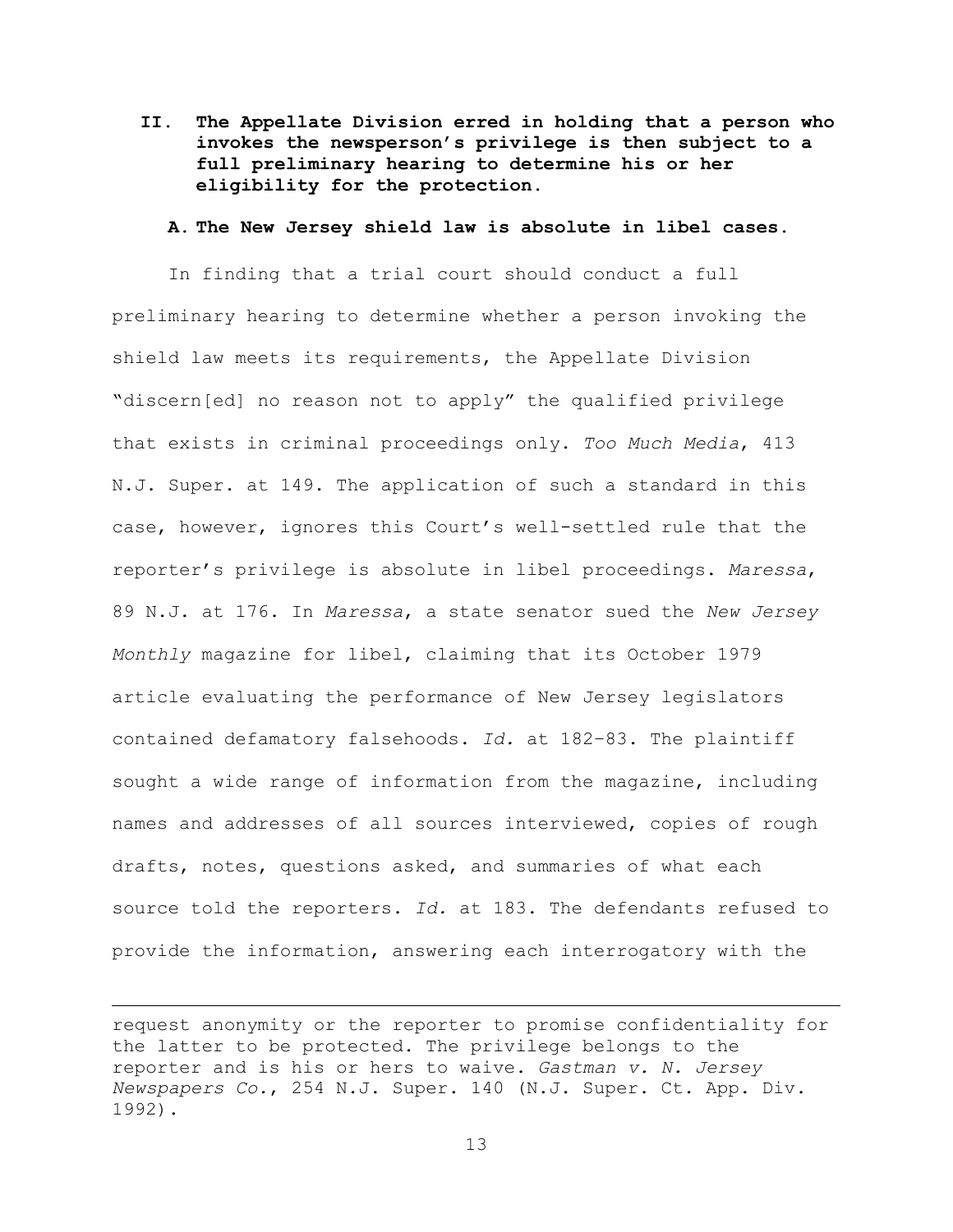word "privileged." Id. The Supreme Court, observing that the plaintiff in a defamation action has no overriding constitutional interest at stake, held that the shield law affords newspapers an absolute right not to disclose confidential sources or editorial processes in a libel action. *Id.* at 194. Thus, absent waiver by the newsperson, a civil litigant cannot pierce the privilege in defamation actions. This absolute protection, however, does not extend to criminal proceedings, where courts must balance reporters' rights with the constitutional interests of defendants, who may overcome the privilege by a showing of relevance, materiality, necessity, and unavailability of the information from any other source. N.J. Stat. Ann. § 2A:84A-21.3(b). This civil defamation case, however, did not implicate any competing constitutional interests and, thus, a court should have afforded a newsperson invoking a privilege absolute protection.

<span id="page-18-0"></span>**B. In an attempt to provide newspersons with as broad a privilege against disclosure as possible, trial courts must narrowly limit their examinations into one's eligibility for the protection.** 

It is against this backdrop that *Amici* concede that before a newsperson may benefit from the shield law's absolute privilege in a proceeding such as this one, he or she "shall make a prima facie showing" that he or she is engaged in gathering or disseminating news for the general public. N.J.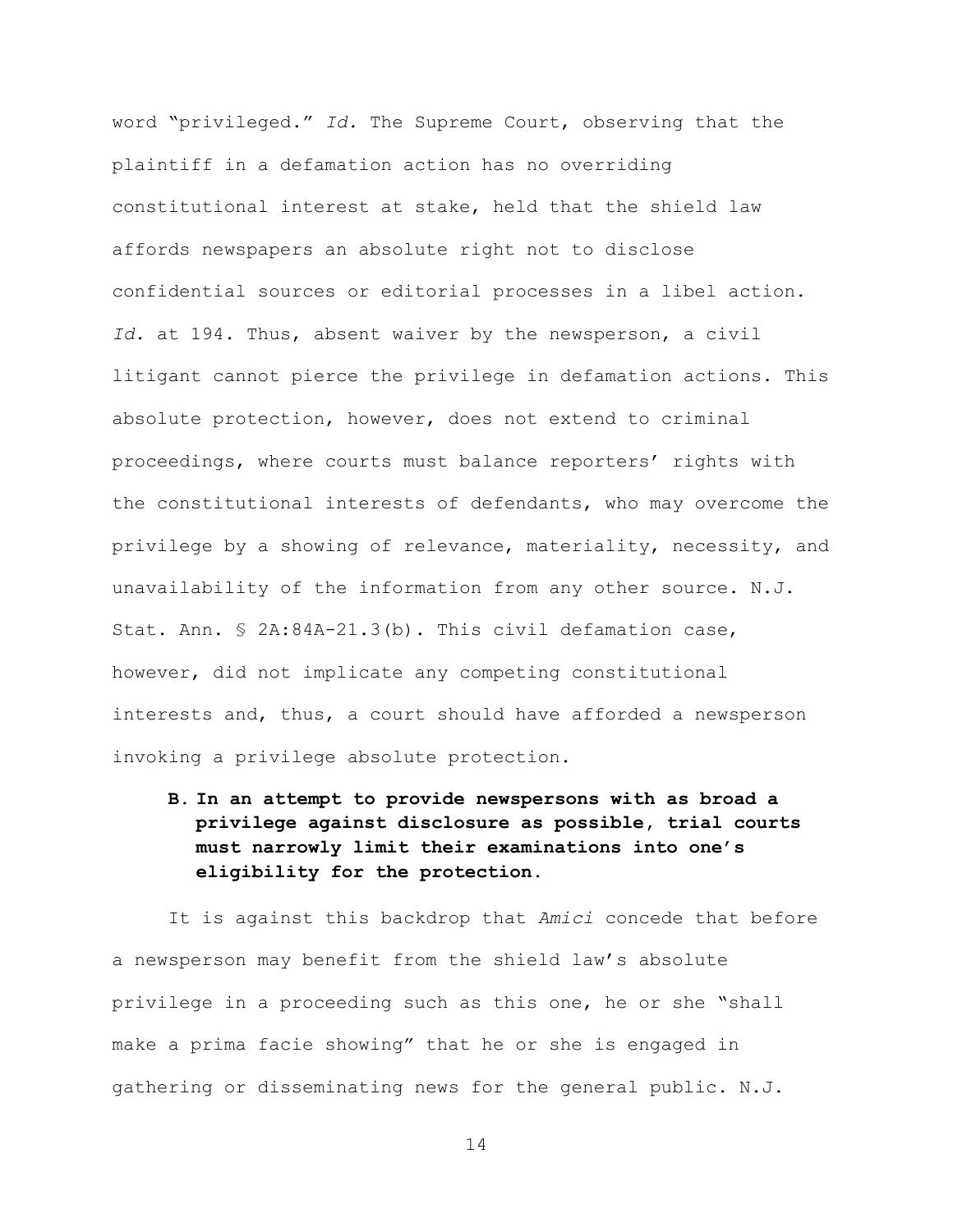Stat. Ann. § 2A:84A-21.3(a). A reporter usually makes such a showing<sup>2</sup> through a motion to quash that includes a certification or affidavit from the reporter attesting to the fact that he or she is employed as a newsperson and that he or she obtained the information sought while "in the course of pursuing his professional activities.‖ *Id.* After a reporter has made such a showing, only a criminal defendant, as discussed above, may attempt to compel testimony, and in civil proceedings, at least those involving the traditional news media, courts generally recognize New Jersey's broad protection and rule accordingly.

*Amici* recognize, however, that many online publications are not the traditional news media. And extending shield law protections to them (when a party challenges their entitlement to such) without some type of disclosure indicating their entitlement is a dangerous practice that undermines the privilege by allowing too many people to claim its benefits. Yet, such a disclosure cannot, consistent with this state's strong newsperson's protection, resemble the one that the trial court in this case required. Not only does mandating the

l

 $2$  The "prima facie" burden of production "has been described as so light as to be 'little more than a mechanical formality....'" *Mogull v. CB Commercial Real Estate Group, Inc.*, 162 N.J. 449, 469 (2000) (quoting *[Shifting Burdens of Proof in Employment](https://web2.westlaw.com/find/default.wl?tf=-1&rs=WLW10.10&referencepositiontype=S&serialnum=0106478382&fn=_top&sv=Split&referenceposition=1590&pbc=9F324A8C&tc=-1&ordoc=2000055540&findtype=Y&db=3084&vr=2.0&rp=%2ffind%2fdefault.wl&mt=Westlaw)  Discrimination Litigation*, [109 Harv. L. Rev. 1579, 1590 \(1996\)\)](https://web2.westlaw.com/find/default.wl?tf=-1&rs=WLW10.10&referencepositiontype=S&serialnum=0106478382&fn=_top&sv=Split&referenceposition=1590&pbc=9F324A8C&tc=-1&ordoc=2000055540&findtype=Y&db=3084&vr=2.0&rp=%2ffind%2fdefault.wl&mt=Westlaw). Moreover, it "is met whether or not the evidence produced is found to be persuasive.‖ *State v. Segars*, 172 N.J. 481, 494 (2002).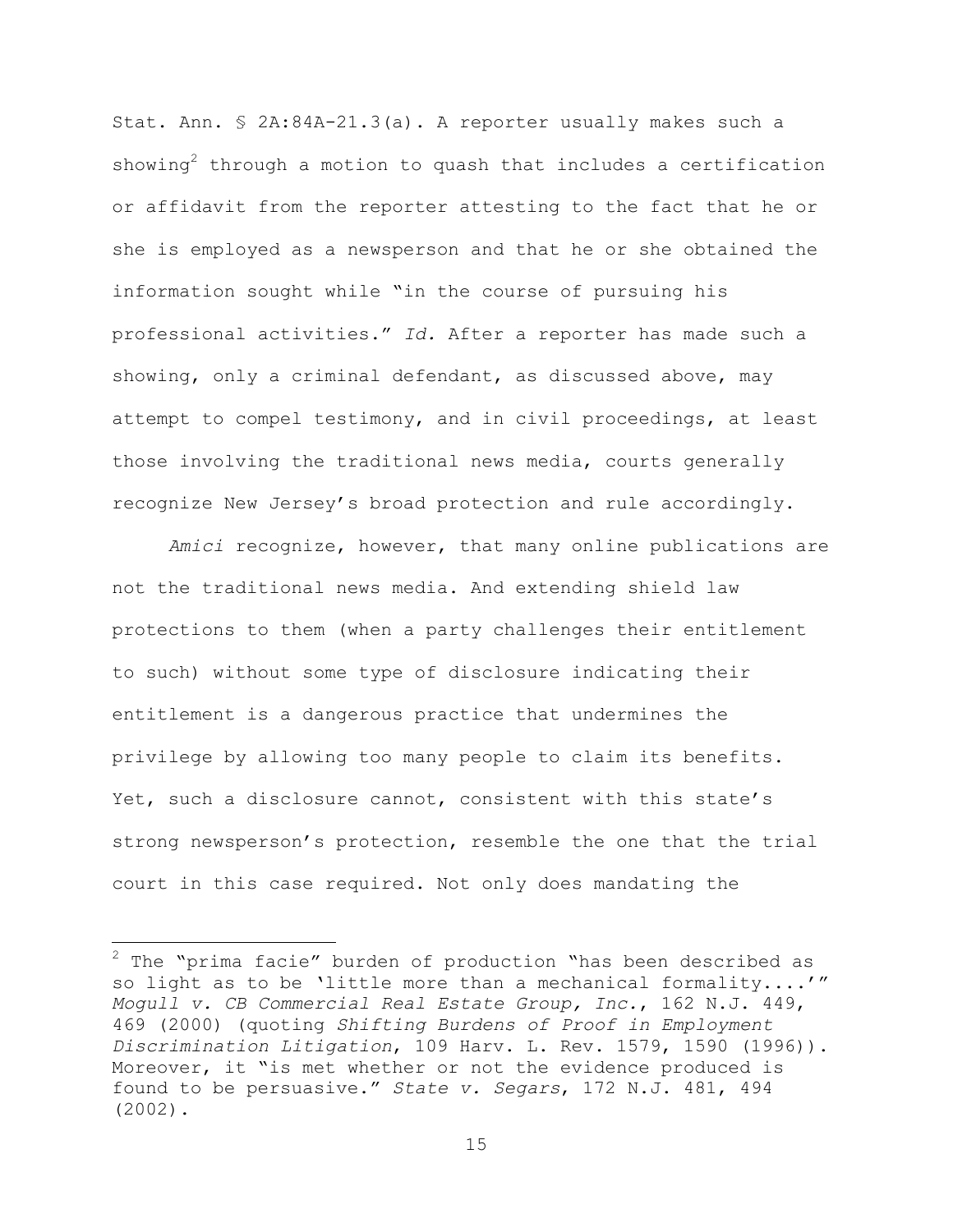extensive questioning of an author about his or her reporting, editorial, thought, and writing processes in an attempt to prove that the newsperson is protected from disclosing that type of material belie common sense and undermine the interests served by the shield law, it directly contravenes the Legislature's finding and this Court's affirmation that any compelled production, even an in camera one, "dilute[s] a newsperson's privilege.‖ *State v. Boiardo*, 82 N.J. 446, 467 (1980). The Boiardo court held that the shield law "declares as clearly as it possibly could the Legislature's belief that disclosure to a trial judge in camera represents precisely the same threat to the interests protected by the privilege as disclosure to counsel or to the world." Id. While the disclosure of some facts may be necessary to establish one's eligibility for protection, such an examination should not delve so far into privileged material that the shield law's very purpose is violated. Thus, trial courts—in an attempt to provide newspersons with as broad a privilege against disclosure as can be reconciled with the principle that the privilege must retain its specificity to remain effective—must narrowly limit their examinations.

To do so, *Amici* respectfully submit that a civil litigant who challenges a subpoenaed party's prima facie claim of shield law eligibility may rebut that claim based only on those facts required to meet the prima facie showing. Under state evidence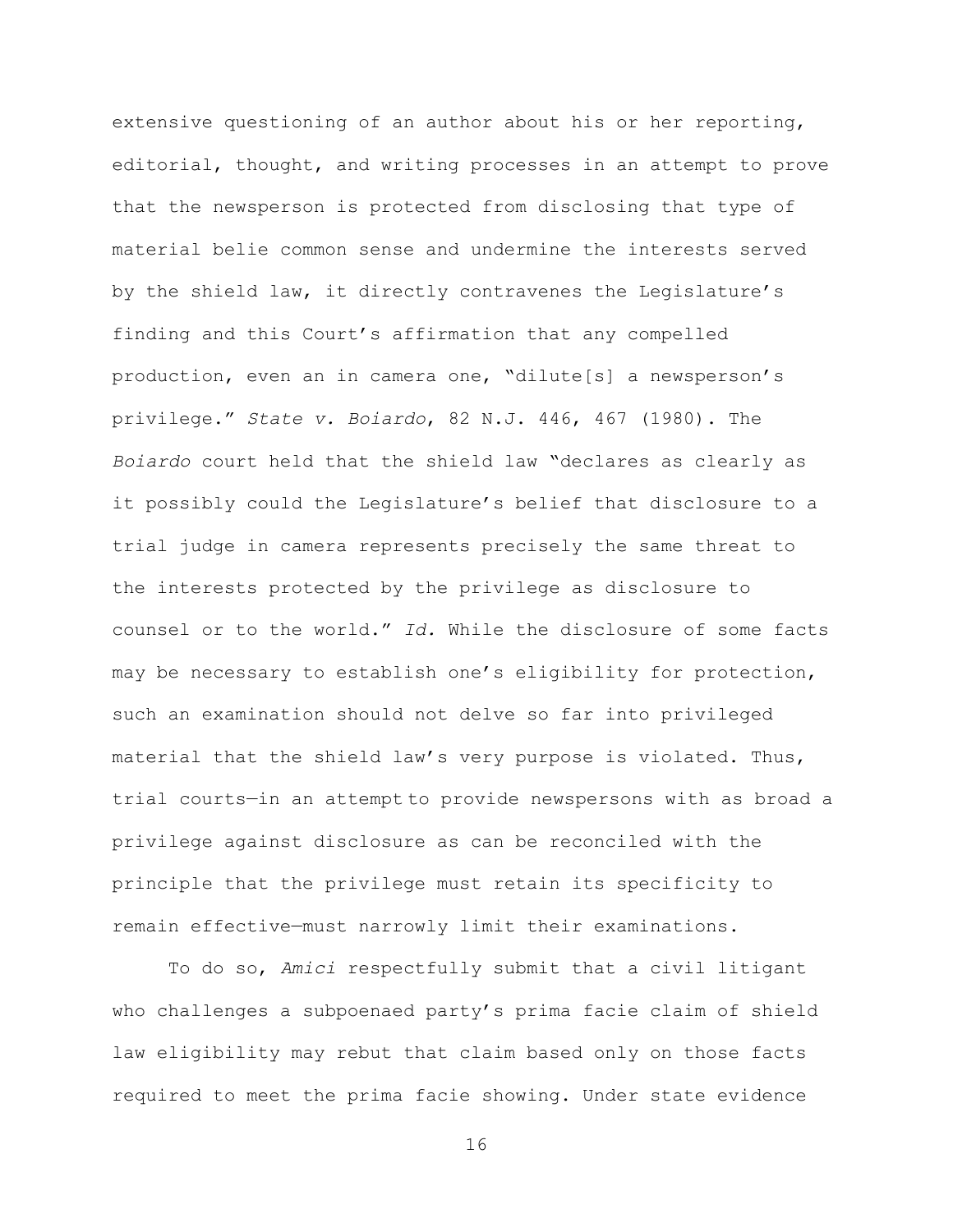laws, if that evidence tends to disprove the presumed fact, the trial judge may hold a hearing to determine the matter "unless the evidence is such that reasonable persons would not differ as to the existence or nonexistence of the presumed fact." N.J.R.E. 301. Thus, only if the court determines that reasonable people would differ about the presumed facts in the claimed newsperson's certificate should he or she require a hearing on the issue. Such a hearing must limit itself to unwaived, nonprivileged disputed facts only and carefully avoid the disclosure of any protected information. Such a standard highlights this state's consistent reiteration that the policies underlying the shield law are of utmost importance, while, at the same time, ensures that the privilege's strong protection is not diluted by its application to merely anyone who speaks.

#### **CONCLUSION**

<span id="page-21-0"></span>As traditional media organizations increasingly rely on the Internet to disseminate their information and attract readers, and nontraditional online outlets increasingly contribute to the public discourse about important current events, it is only logical that the newsperson's privilege should be extended to encompass these individuals outside the traditional media who nonetheless perform important news functions. Such an expansive application is particularly important in New Jersey, where the Legislature and courts consistently bestow broad protections on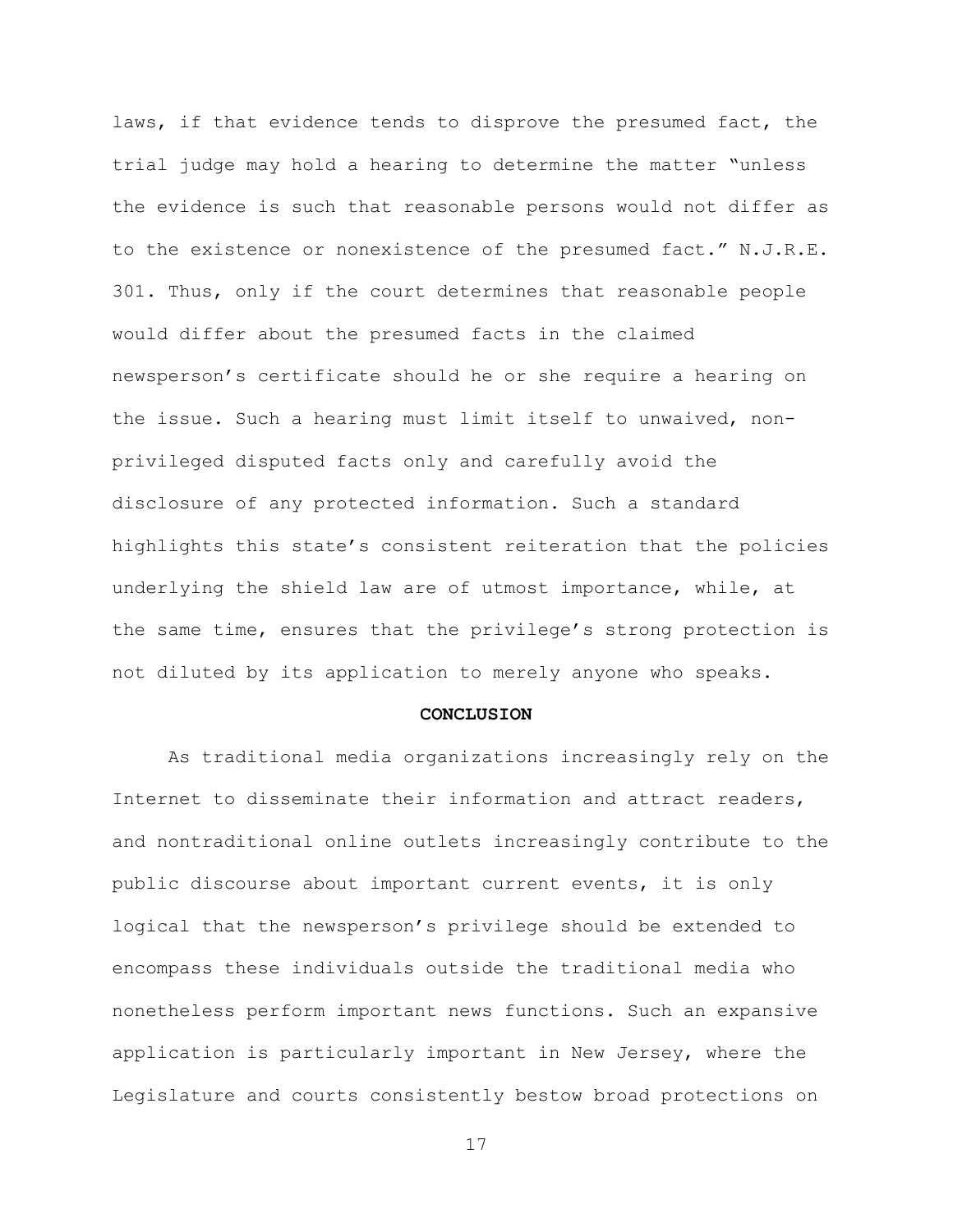the press and its newsgathering activities. In keeping with the spirit of such robust protection for journalists, this Court should reject the Appellate Division's "recognized qualities or characteristics traditionally associated with the news process," *Too Much Media*, 413 N.J. Super. at 160, as a basis for successful invocation of the shield law and replace them with a standard that more accurately reflects modern and future newsgathering practices. This Court also must overrule the Appellate Division's finding that a person who invokes the newsperson's privilege is then subject to a full preliminary hearing that threatens to expose protected information in an attempt to determine the person's eligibility for protection. As the U.S. Supreme Court has observed, " $[f]$ reedom of the press is a 'fundamental personal right ... not confined to newspapers and periodicals.' ‖ *Branzburg v. Hayes*, 408 U.S. 665, 704 (1972) (quoting *Lovell*, 303 U.S. at 450, 452). Yet, the Appellate Division's decision in this case runs dangerously afoul of this breadth of the freedom of the press, in whatever form it takes, and must be modified in the ways discussed above.

Dated: December 7, 2010

Respectfully Submitted,

Lucy A. Dalglish Gregg P. Leslie 1101 Wilson Blvd., Suite 1100 Arlington, VA 22209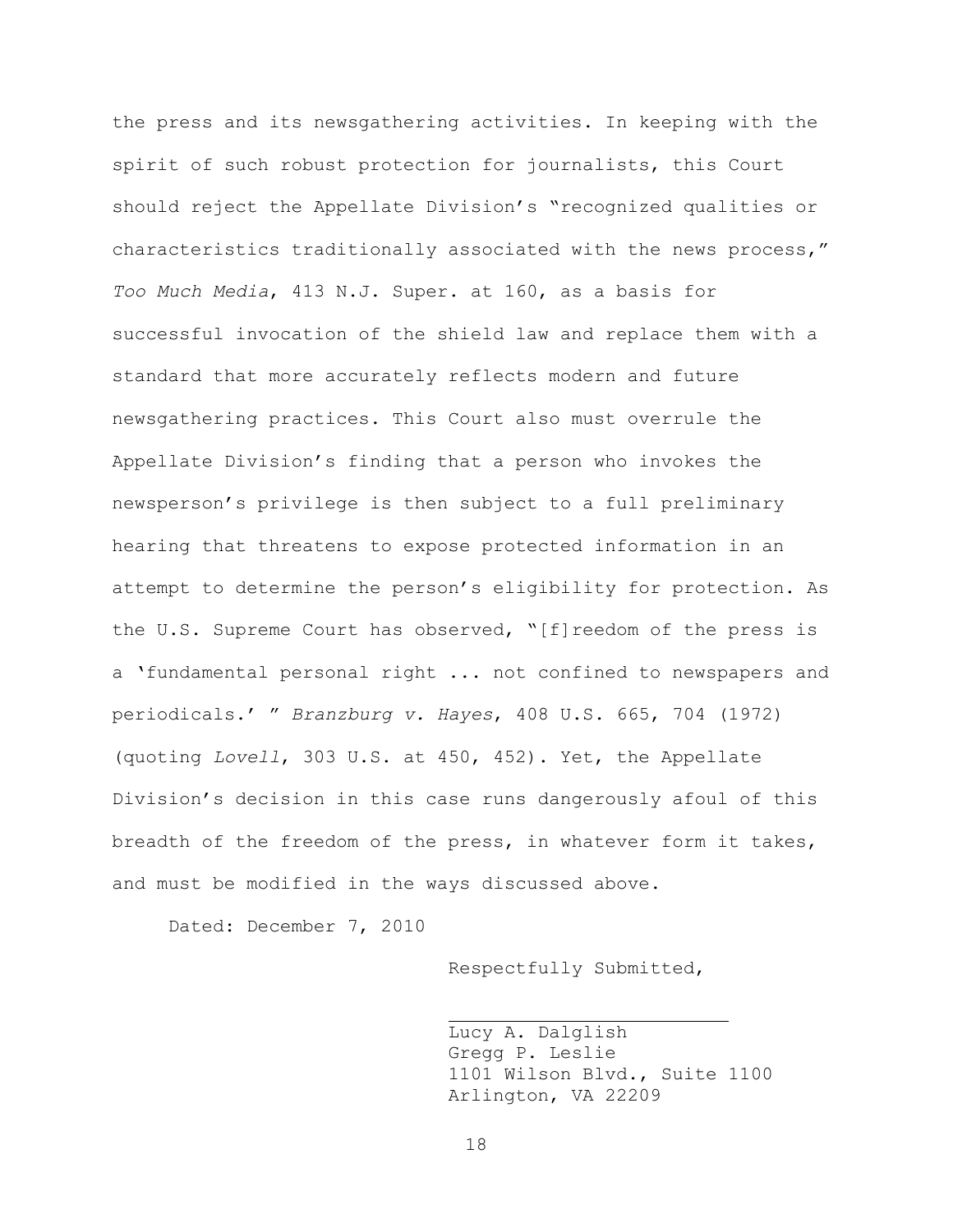Tel: (703) 807-2100 *Counsel for The Reporters Committee for Freedom of the Press*